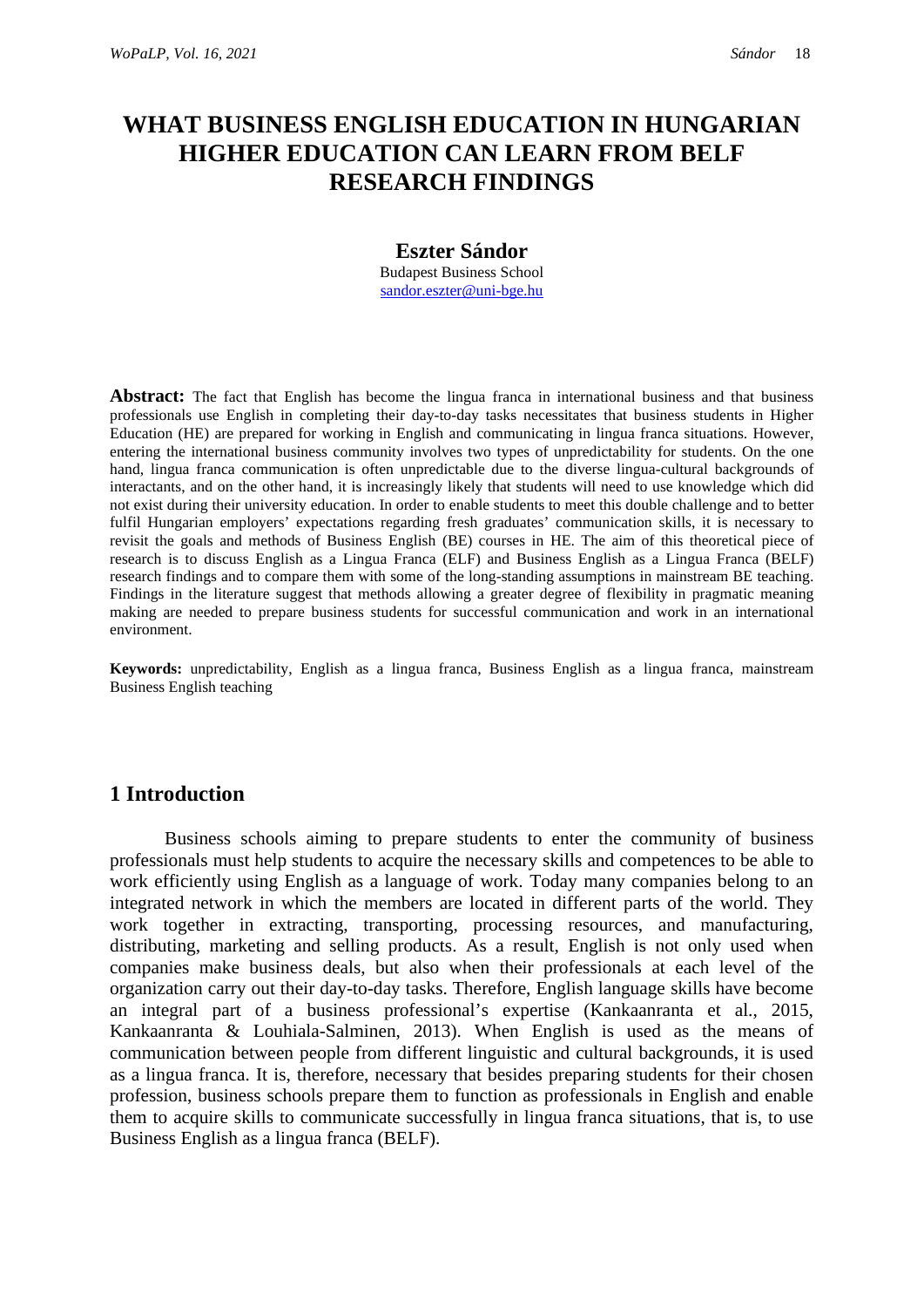The task of preparing students for working in an international environment involves two types of uncertainty. First, it is not possible to predict in which industry, company or job students will find employment, or the tasks they will have to do. Moreover, due to automatization and globalisation the skills employers require are constantly changing (Zerényi, 2017). Therefore, employers seek professionals with general skills that enable them to adapt to changing circumstances (Zerényi, 2017). Highly adaptable employees are perpetual learners who possess soft skills such as good communication skills, time management, analytical thinking, empathy, and initiative taking (Manpower, 2021). Besides the uncertainties about professional knowledge, the lingua franca nature of business communication in English entails other types of uncertainty. Due to involving people from different lingua-cultural backgrounds, it cannot be predicted what difficulties speakers will face in trying to achieve mutual understanding when they carry out their daily tasks or negotiate business deals.

Both types of uncertainties point towards the need to change educational practices in HE institutions and to give priority to preparing BE students for unpredictable situations. From a language teaching perspective, it entails shifting the focus of Business English (BE) courses from teaching language elements which students are assumed to use in predictable situations to preparing them for adapting to all kinds of communicative events. It is all the more necessary as Hungarian employers are dissatisfied with the language skills of business graduates' and their preparedness in coping with the challenges a multicultural work environment poses (Loch, 2017). Loch's (2017) findings show that the most common problems stem from the lack of respect for cultural differences, stereotyping, difficulties in understanding different accents, using inappropriate style (being too formal or informal), and poor language skills. The most important competences needed for successful multicultural communication according to employers in Hungary are foreign language skills, ability and willingness to learn, accommodation skills, openness, tolerance and ethical thinking.

In light of the characteristics of the use of English in international business and what employers require from employees, it is necessary to revisit the fundamental theoretical assumptions that determine the aims, the design and the methodology of BE courses. The aim of this theoretical paper is to put forward how English as a lingua franca (ELF) and BELF research in particular can contribute to an approach that is more suitable for preparing learners for the challenges of 21<sup>st</sup> century business. Although ESP/BE courses are offered to both preservice learners (those studying to become professionals in a specialist field) and in-service learners (who are already working for a company and need to do certain tasks in English), this paper focuses on the implications that ELF and BELF research findings have on teaching BE to pre-service learners in HE. First, it discusses ELF and BELF research findings about the characteristics of lingua franca communication in English in general and in international business in particular. Then, the fundamental assumptions of BE instruction are examined from the perspective of whether they are suitable for developing the skills needed for successful lingua franca communication. The article will conclude with suggestions as to the methods that can be used to help students prepare for language use in business.

#### **2 Characteristics of lingua franca communication in English**

Globalisation has brought about an increase in the number of contacts between people speaking different native tongues and has made English the most often used language in such communicative situations. Firth (1996) defines the English used in such situations as a contact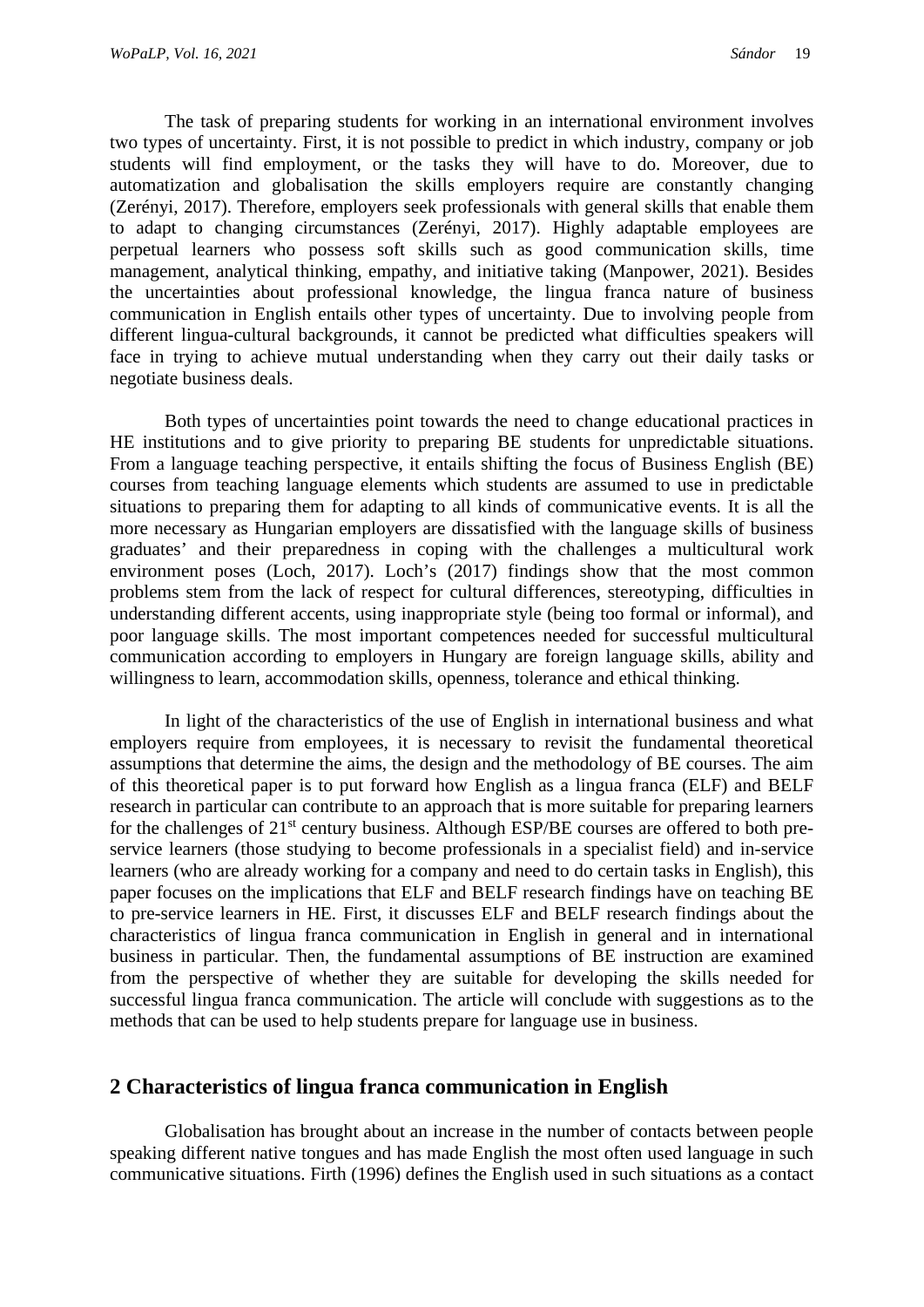language "between persons who share neither a common native tongue nor a (national) culture, and for whom English is the chosen foreign language of communication" (p.240). Although the language used in many contact situations is English, it cannot be characterised as a language variety as is suggested by Firth's definition but rather as language use (Seidlhofer, 2005) in communicative situations where English is the "common language of choice, among people who come from different lingua-cultural backgrounds" (Jenkins, 2009, p.200). Therefore, when people with different mother tongues use English as a "means of communication" (Seidlhofer, 2005, p.339), the term English as a lingua franca (ELF) is used, highlighting the importance of it being a "specific communication context" (Jenkins, 2009, p.200) rather than a specific language variety.

When people use English as a lingua franca, as in all communication, their main goal is to achieve mutual understanding rather than conforming to native-speaker (NS) norms of language use. Since in most ELF situations NSs are not present, speakers may choose to disregard the way NSs use English (Charles, 2007; Widdowson, 2012), as NS norms are not a guarantee for successful communication. In fact, striving to emulate NSs may even cause difficulties (Seidlhofer, 2012) if a speaker insists on using idiomatic language or complicated grammatical structures (Jenkins et al, 2011) regardless of the listener's level of proficiency. Instead, speakers use the language in innovative ways (Cogo, 2008) and negotiate the norms of the particular interaction as they communicate (Illés, 2011). They evaluate their success in achieving mutual understanding on their own terms rather than in relation to NS norms (Kohn, 2015). Therefore, non-native speakers in ELF situations are described as competent in fulfilling their communicative purposes, that is, they are "language users in their own right" (Seidlhofer, 2001, p.137).

However, what might cause a problem for interlocutors in an ELF situation is that during meaning negotiation they can rely on a smaller area of shared knowledge (Sharifian, 2009). What is taken for granted by one interlocutor might be unknown to or known differently by the other. What is more, the native languages of interactants influence the way they use English (Jenkins, 2009; Kankaanranta & Planken, 2010); therefore, it is not only cultural differences that have to be resolved but ones arising from differences in communicative practices. In other words, achieving mutual understanding requires more effort from speakers from different lingua-cultural backgrounds than from those with the same native tongue and culture (Hülmbauer, 2009).

Therefore, communicative success in ELF situations, as in every communicative event, depends on speakers' ability to overcome cultural and linguistic differences and the use of strategies to negotiate meaning. For that, speakers must decentre from their cultural assumptions (Sharifian, 2009), and pay close attention to their listener in order to notice cultural differences so that they can collaborate in the "co-construction of meaning" (Cogo, 2012, p.102). Mutual understanding is achieved through the use of pragmatic strategies which enable ELF speakers to adapt to different interlocutors and to use English in a creative and flexible way (Cogo, 2012; Illés, 2011; Seidlhofer, 2001, 2012). As they engage in negotiation of meaning, they often give and ask for clarification, use repetition and paraphrasing (Dewey, 2014). At the same time, speakers in ELF situations accommodate to their interlocutors, that is, they "adjust their communicative behaviour to that of their interlocutors in order to facilitate communication" (Cogo, 2009, p.254).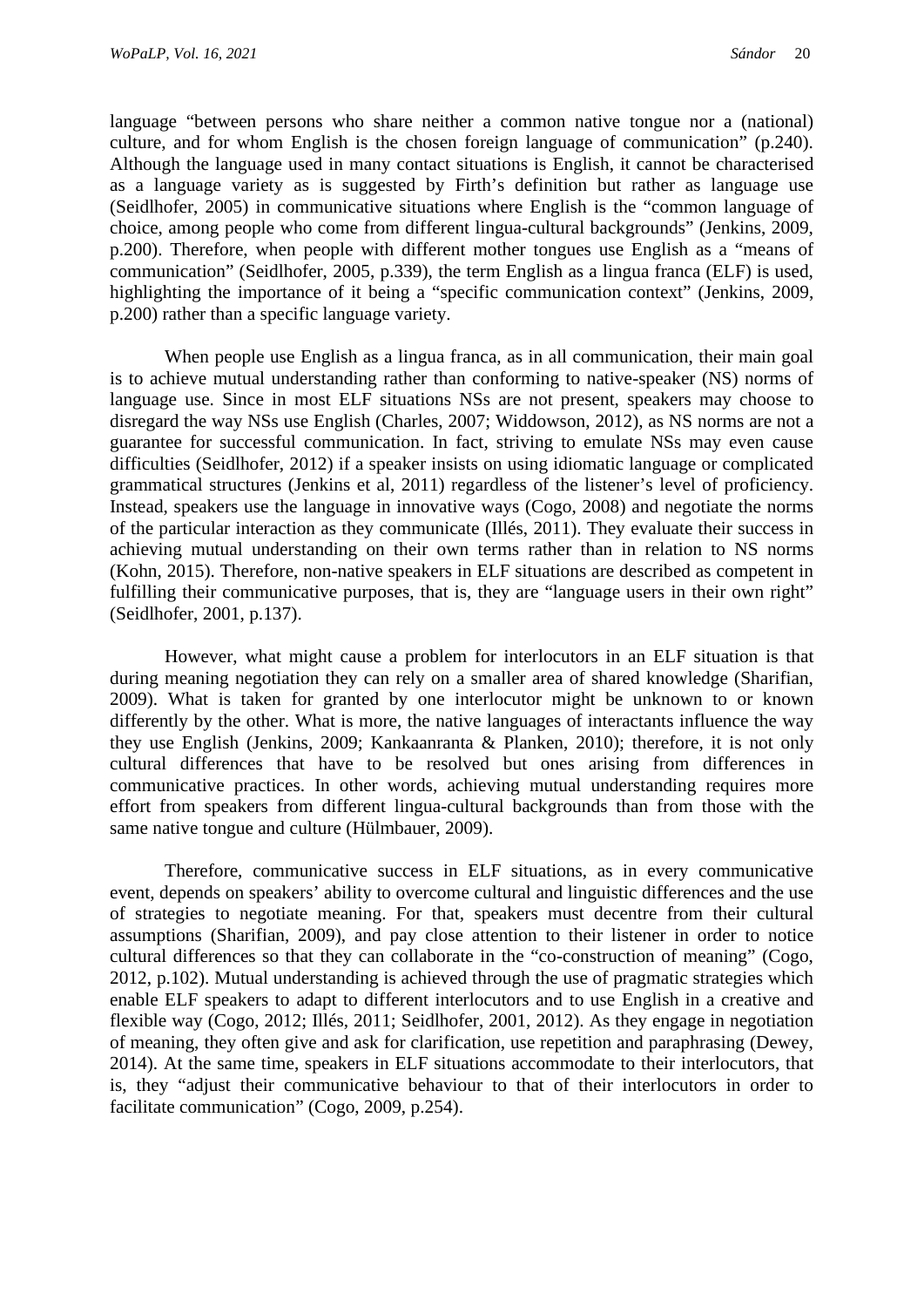#### **3 Business English as a lingua franca (BELF)**

BELF is understood as English used as a lingua franca in international business communication (Charles, 2007; Ehrenreich, 2010; Kankaanranta & Planken, 2010; Louhiala-Salminen et al., 2005; Louhiala-Salminen & Kankaanranta, 2012; Pullin, 2013), and, as such, its conceptualization is different from that of BE. While BE belongs to the English for specific purposes (ESP) branch of English as a foreign language (EFL), BELF draws on ELF research. Moreover, while the 'B' in both BE and BELF denote the domain of business, the 'E' in BE and the 'ELF' in BELF are different. The 'E' in BE refers to the register used in the domain, while the 'ELF' in BELF refers to the way English ('E') is used in lingua franca ('LF') contexts (Kankaanranta & Louhiala-Salminen, 2013).

BELF communication is similar in nature to ELF communication. As in the majority of interactions NS are not present (Charles, 2007), the way they use English to conduct business is irrelevant. In other words, "*business English* […] does not correspond with *English business*" (Widdowson, 2003, p.69, emphasis original), that is, with the way English NS business professionals work. Since speakers in each interaction need to create the norms of the interaction as they communicate (Kankaanranta & Planken, 2010), the use of English in international business has been found to be fluid and emergent (Kankaanranta & Louhiala-Salminen, 2013). Similarly to ELF communication, success in BELF depends on how effective speakers are in using strategies of meaning negotiation, that is, how good they are at accommodating to their interlocutor's level of English and at being ready to cooperate in meaning negotiation.

While interlocutors in BELF communication may only have a small set of shared knowledge as regards the other person's cultural background, what they can certainly rely on is knowledge of how business is conducted by the members of the international business community (Kankaanranta & Planken, 2010). The area of shared business knowledge comprises the knowledge of "certain roles for the language users (e.g., buyer, seller, manager), the kind of jobs they do (e.g., negotiate deals, manage projects, lead people), the issues they discuss (e.g., prices, recruiting, finance), and the genres they use (e.g., business email, intranet, meetings)" (Kankaanranta & Louhiala-Salminen, 2010, p.205). Thus, professional expertise is the common ground which serves as a point of reference for meaning negotiation and mutual understanding.

As shared knowledge is a great asset in communication, business professionals highly value established relationships. With long-standing partners, the norms of the interaction have already been created (Kankaanranta & Planken, 2010), which enables professionals to fully focus on the job to be done. Therefore, they make efforts to create and maintain good relationships. To do so, they create rapport with their business partners (Kankaanranta & Planken, 2010) and engage in small talk (Ehrenreich, 2010; Kaankanranta et al., 2015; Kaankanranta & Planken, 2010; Meierkord, 2000; Pullin, 2010; Ranta, 2010). They also make sure to communicate in a way that makes the partner feel good (Kankaanranta & Louhiala-Salminen, 2010). This involves communicating information which is "useful or usable to the recipient, and in a manner appropriate to the context and in line with the expectations of the recipient" (Kankaanranta & Louhiala-Salminen, 2010, p.397). Good relationships ensure effective and efficient communication, which has direct consequences on the work being done. In fact, the measure of communicative success in BELF is the extent to which the common goal of conducting business is fulfilled (Kankaanranta & Louhiala-Salminen, 2013).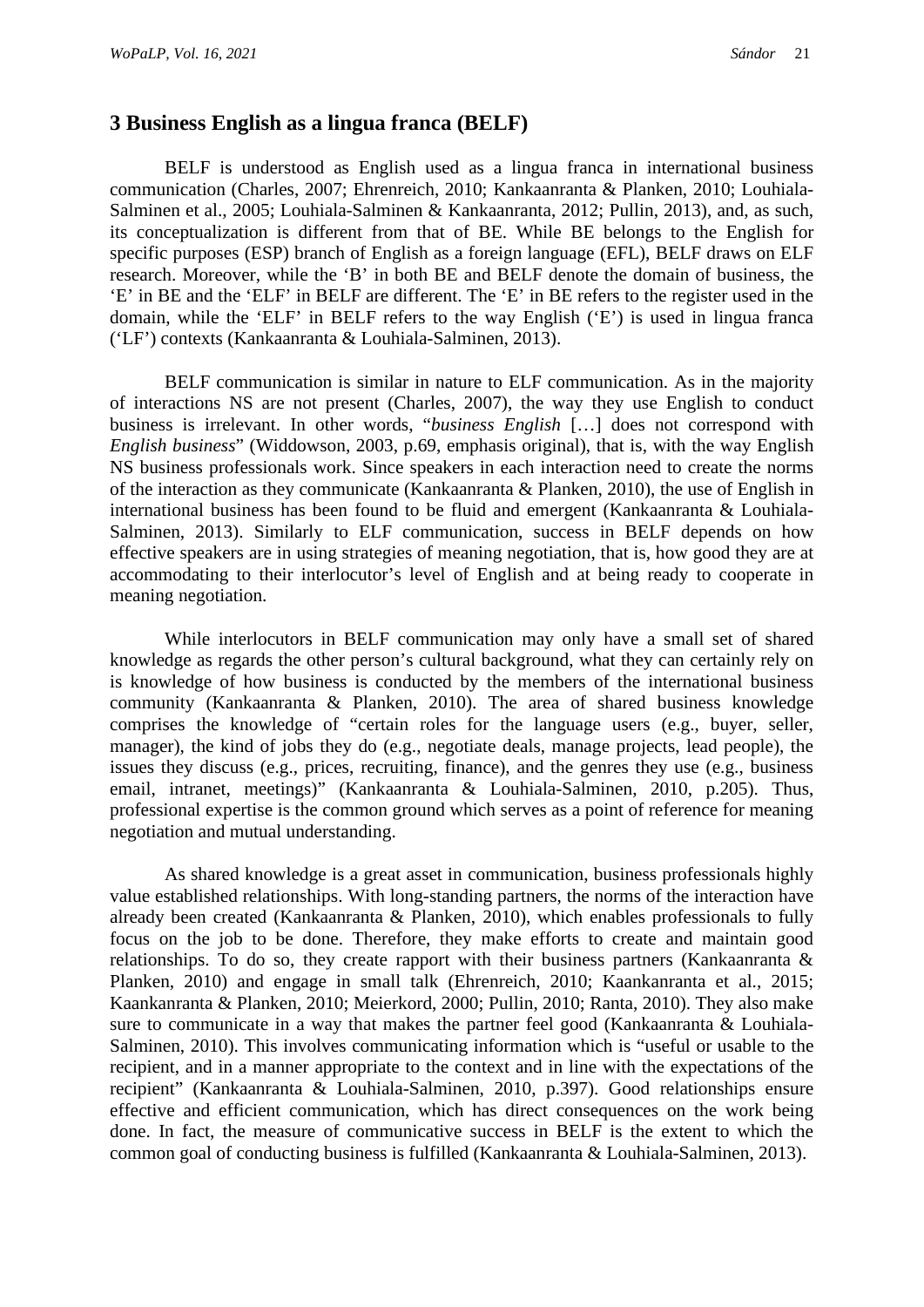Before we turn our attention to how the research findings discussed above may inform BE teaching, it is necessary to look at how mainstream BE is conceptualised. Therefore, what follows is first a discussion of the defining characteristics of BE and then the issues that have to be reconsidered.

### **4 Mainstream Business English teaching**

Business English has been defined in two different ways. On the one hand, it is based on the assumption that it is possible to define/delimit a professional field and to make correspondences between the communicative situations characteristic of the field and the grammar and lexis used. Thus, BE has been considered to be a professional register, "a specific language corpus and emphasis on particular kinds of communication in a specific context" (Ellis & Johnson, 1994, p.3), or "the name given to the English used for dealing with business communication in English" (Talbot, 2009, p.9). In contrast, Frendo (2005) defines BE as "communication with other people within a specific context" (p.1). His definition moves away from understanding BE as register and focuses on context of language use, and as such it is closest to how BELF is conceptualised. However, defining BE in this way offers nothing more than saying what is true of all language use because "all uses of English […] are specific" (Widdowson, 2003, p.61) in that communication always serves a purpose specific to the particular communicative event (Widdowson, 2003).

At the same time, BE is defined as belonging to the English for specific purposes (ESP) branch of teaching English as a foreign language (EFL). ESP emerged in response to the demands of professionals in various walks of life to learn to do specific tasks in English. In-service professionals required courses where they could learn the register and the relevant genres as soon as possible to be able to do their jobs (Hutchinson & Waters, 1987), and this put needs analysis in the centre of ESP course design. Needs analysis determines the learning goals and the content of the course and it is one of the characteristics that sets ESP apart from General English (GE) (Basturkmen, 2006; Belcher, 2006; Dudley-Evans & St John, 1998). It evolved from identifying the learning gap between what learners can currently do in the language and what they should be able to do (deficiency analysis) to describing the target situation in which learners will use the language (target situation analysis or TSA) with regard to tasks, activities, and skills (Belcher, 2006). However, ESP has moved even further and now needs analysis does not only serve as the starting point in the course development process but is seen as being identical with it (Basturkmen, 2010).

Although conducting TSA might seem to be suitable when designing courses for inservice learners whose needs can be better delineated in terms of the specific tasks they perform and the genres they use, it has been critiqued on the grounds that it "failed to take account of the variation of language use that exists in any target situation" (Basturkmen, 2010, p.20). The limitations of TSA is more obvious in HE when BE courses have to be designed for pre-service learners: It is impossible to predict in which profession or industry students will find employment, what tasks they will have to do in English or what genres they will have to use. Even if TSA could offer the promise of designing language courses tailored to particular groups of students, it may still not produce the intended result because it does not take lingua franca communicative situations into account and because "linguistic knowledge required for global interactions is unpredictable" (Canagarajah, 2014, p.771).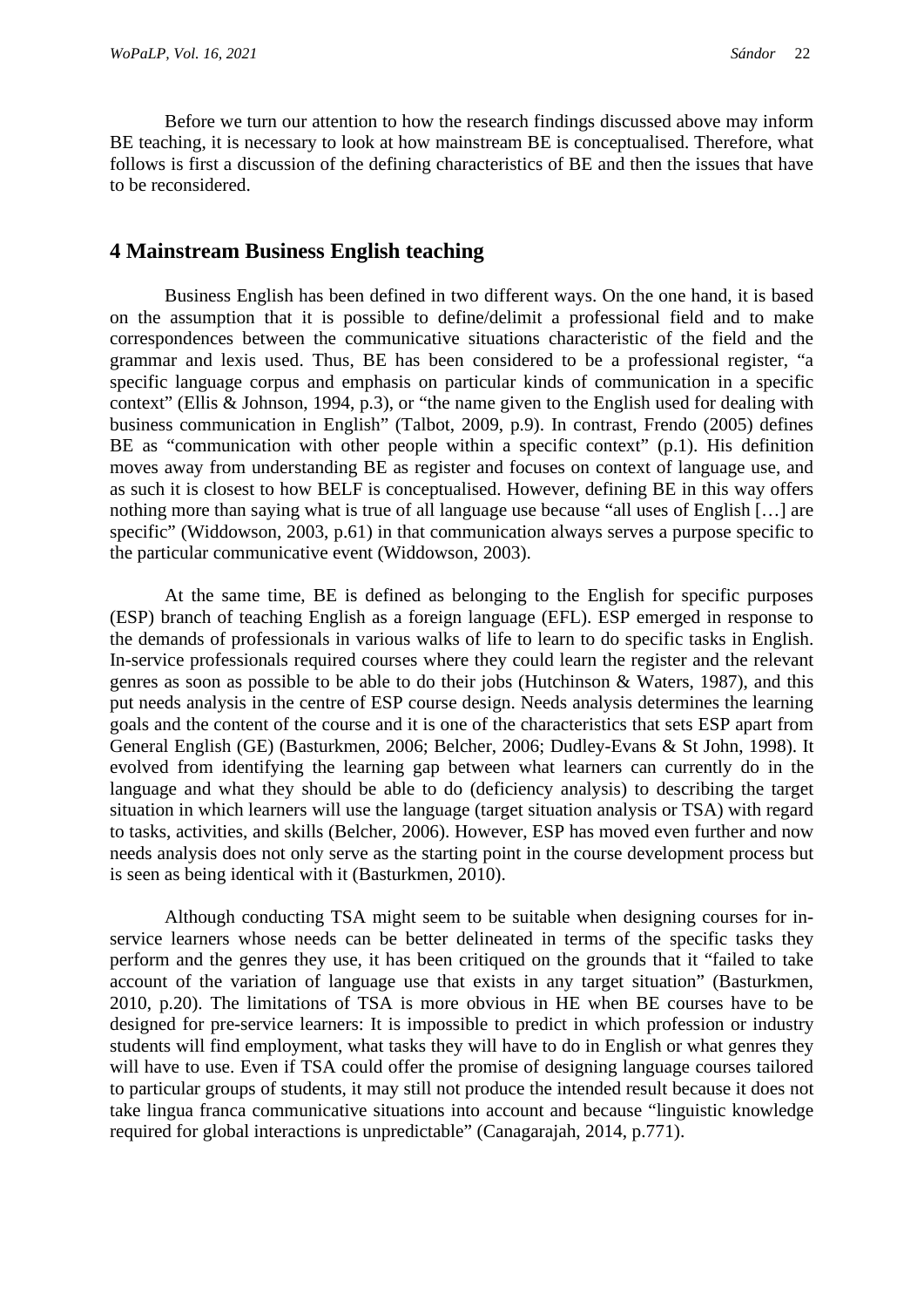Moreover, BE is traditionally understood to have the same characteristics as other ESP branches in that it uses the activities and methodology of the professional field and focuses on teaching the grammar, lexis, register and genres the learners are likely to need in their work (Basturkmen, 2006; Dudley-Evans & St John, 1998; Widdowson, 2003). Since genres show how language is used in conventionalised communicative situations, and these conventions reflect the ways in which the members of the professional community think and communicate (Widdowson, 2003), the knowledge of genres is considered to be a requirement for gaining membership in a particular professional community. Therefore, BE courses aim to cater for the needs of the learner with regard to grammar, register, study skills, and discourse conventions and genres (Basturkmen, 2006; Dudley-Evans & St John, 1998; Ellis & Johnson, 1994; Frendo, 2005; Hutchinson & Waters, 1987).

Genre-based approaches in ESP pedagogy, and thus in BE teaching, have emerged as a response to the need to explain why a particular group of professionals use language in the way they do. While register analysis, an earlier approach in ESP, was concerned with "the identification of statistically significant lexico-grammatical features of a linguistic variety" (Bhatia, 1993, p.5), the ESP school of genre analysis sought to take into consideration the socio-cultural, institutional and organizational factors which influence the processes of meaning negotiation in specialist communities (Bhatia, 1993). It has been concerned with how the formal features of texts reflect the communicative purposes of specialist communities (Basturkmen, 2006; Widdowson, 2003). As a result, ESP genre analysis seeks to identify the formal features of a given genre and the strategies used by the members of a professional community to construct and understand that genre, and "to identify pedagogically utilizable form-function correlations" (Bhatia, 1993, p.16). The findings then form the basis of syllabus and materials design (Wang, 2007).

# **5 Issues to be revisited in teaching Business English to pre-service learners in HE**

The fact that business professionals use English in lingua franca situations rather than with NSs of English entails that the basic assumptions of BE need to be revisited. It is outside the scope of the present paper to re-examine the implications of ELF and BELF research on teaching BE to in-service learners; therefore, what follows is a discussion of the extent to which mainstream BE is suitable for catering to the needs of pre-service business students. For that purpose, needs analysis, the teaching of genres, and the methodology of BE teaching will be examined. As the literature rarely distinguishes BE from ESP especially with regard to genre teaching and methodology, the two terms are used synonymously in the following discussion. A distinction between them is made only where it is relevant.

#### **5.1 What ends do BE courses serve in HE?**

The realities of the use of English have fundamentally changed since the 1970s when BE was conceptualised as a branch of ESP within the paradigm of teaching English as a foreign language (EFL). Today people learn English not only to be able to communicate with NSs of English but to communicate with people from virtually all parts of the world. In EFL the goal is for learners to approximate NS competence as it is seen to be the key to successful communication in English (Seidlhofer, 2012). However, ELF and BELF research has shown that speakers are competent language users even though they do not use the language in the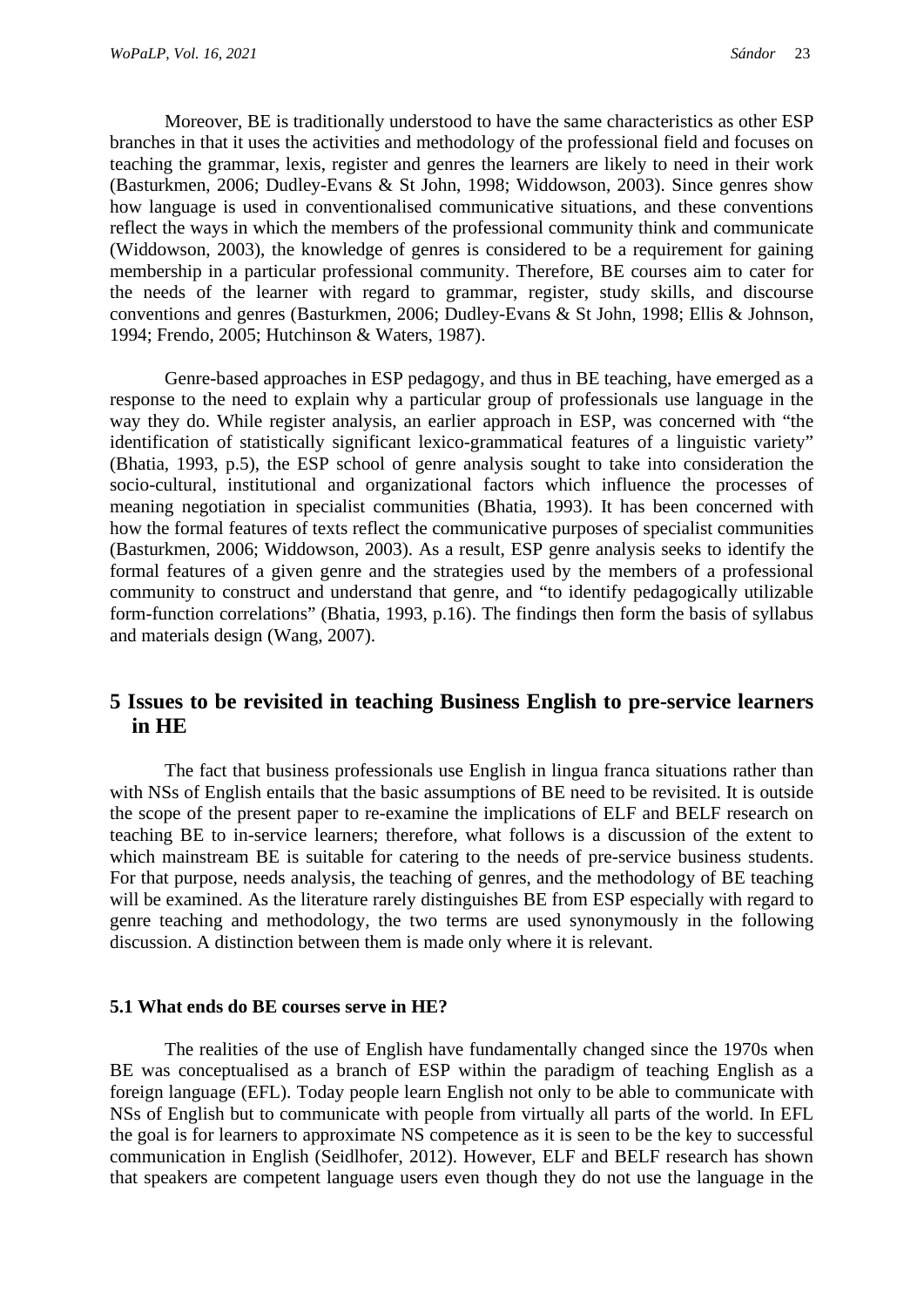same way as NSs (Kankaanranta & Louhiala-Salminen, 2013). Therefore, BE needs to abandon the traditional goal of language teaching, that is, helping students approximate NS language use (Louhiala-Salminen & Charles, 2006). Not only because this goal is unattainable and in lingua franca language use unnecessary, but also because it non-native speakers (NNS) as language learners which projects the image of them being "defective communicators" (Seidlhofer, 2004, p.213).

The insistence on NSs being the best models affects the beliefs, attitudes and practices of the EFL profession, which attaches the highest prestige to the NS of English (Dewey, 2014; Kramsch, 1997; Llurda, 2004; Ranta, 2010; Seidlhofer, 2012), even though the NS is an abstraction that does not exist in real life (Widdowson, 2012). Similarly, NS communicative competence is also an abstraction, one which is unattainable for most users of English, given the fact that they are not born and socialised in the target language (Widdowson, 2012). The problem with idealising NS language use and setting the unattainable learning goal of achieving NS proficiency is that language courses focus on training students to emulate NSs instead of helping them to appropriate the language for themselves, to make it their own by creating their own English language identity (Kohn, 2015), and to develop skills to cope with unpredictable communicative situations.

Business English, therefore, needs to draw on BELF research findings and accommodate the changes in focusing on what is needed for successful communication. Kankaanranta and Louhiala-Salminen (2013) summarise the differences between the conceptualisation of BE and BELF in the table below:

|                        | BE                      | <b>BELF</b>                     |
|------------------------|-------------------------|---------------------------------|
| aim for learning       | to use English like NS  | to communicate in English in    |
|                        | business professionals  | unpredictable lingua franca     |
|                        |                         | business situations             |
| success in             | NS-like language skills | flexibility, adaptability,      |
| communication requires |                         | creativity in language use,     |
|                        |                         | accommodation skills, code-     |
|                        |                         | switching, creating rapport and |
|                        |                         | engaging in small talk          |
| NNS are seen as        | learners                | language users                  |

Table 1. The summary of the differences between the conceptualisation of BE and BELF (Kankaanranta & Louhiala-Salminen, 2013, p.29)

#### **5.2 Needs: What do business students really need?**

We have seen that business students' future communication needs cannot be defined in terms of specific lexis, grammar or generic conventions. Therefore, HE institutions are more likely to use the wide-angle approach to course design in order to develop more general skills and language learning strategies which can be used in a variety of tasks and domains (Basturkmen, 2006). If, however, developing English communication skills of business students is conceptualised as in mainstream BE, that is, improving their skills is restricted to using a professional register and field-specific genres, the wide-angle approach may only mean a larger selection of lexical items and genres, not necessarily the development of skills that help students communicate effectively in lingua franca contexts. Moreover, teaching the register, genre and discourse practices of the international business community is useful only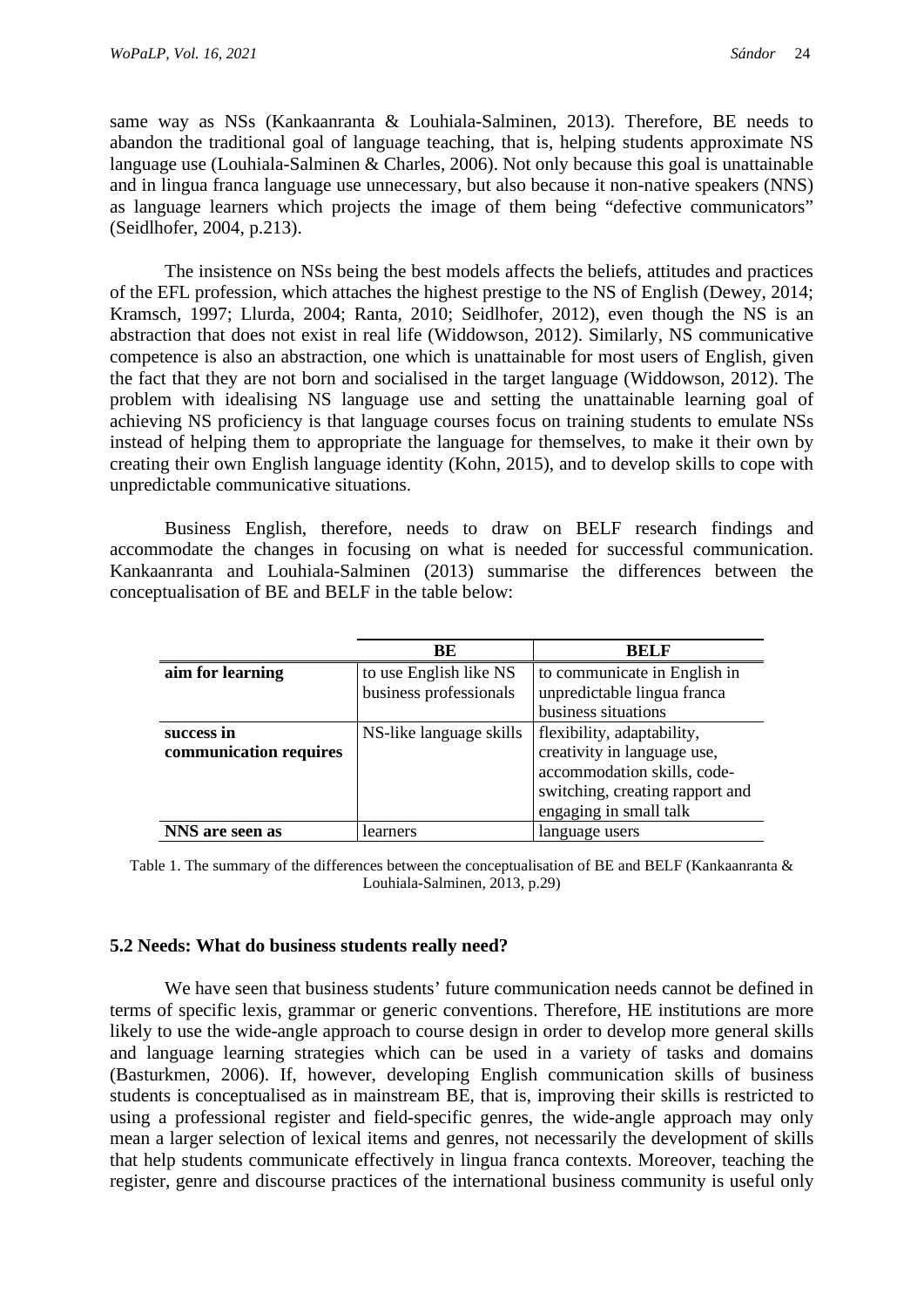if students' awareness is raised about how business professionals' use of English may change in order to be appropriate to the specific situation (Kankaanranta & Louhiala-Salminen, 2013). Therefore, business students need to acquire the skills to be "flexibly competent" (House, 2002 as cited in Kankaanranta & Louhiala-Salminen, 2013, p.31) so that "they are able to analyse a particular situation, including the job at hand, and to act accordingly" (Kankaanranta & Louhiala-Salminen, 2013, p.31). To sum up, it is not the approach to course design that needs to change but how communication needs are conceptualised.

#### **5.3 Genre teaching in BE: Is it suitable for preparing business students to cope with unpredictability?**

The limitations of the current approach to genre teaching in mainstream BE are conspicuous in light of ELF and BELF research findings. The most fundamental limitation of such an approach is that it conceptualises genre as a static and prescriptive concept (Corbett, 2006; Widdowson, 2003) by describing genre as a set of conventions for language use, and by establishing form-function relationships for pedagogic use. This static view of genre is not suitable for preparing learners for lingua franca language use. First, genres constantly change because practices in professional communities change (Hyland, 2004; Widdowson, 2003). Second, the form and content of a given genre depend on the particular purpose the text serves and the context it is used in (Hyland, 2004). Third, professional genres, such as business genres, are frequently used in lingua franca situations where only NNSs are present. Therefore, teaching form-function relationships has a limited value for students, since each lingua franca interaction is different in terms of its norms and ways of meaning negotiation.

Moreover, the traditional approach of ESP to genre is based on the assumption that communicative purposes arise from the communicative needs of a discourse community (DC). However, the nature of lingua franca communication in English suggests that participants in such communicative events belong to a community of practice (CoP) rather than to a DC (Seidlhofer, 2009; Jenkins, 2015). A CoP differs from a DC in that it has the members' common practice, or mutual engagement in its focus rather than geographical or social parameters. All communicative purposes and the genres that arise from these purposes can be derived from the members' engagement in common practices. While Swales conceptualises a DC as "a static set of qualified individuals" (Corbett, 2006, p.30) with set ways of communication and participation, a CoP emerges during the practice in which its members engage; therefore, its ways of communication are fluid and dynamic. It is easy to see that the international business community can be considered a CoP (Seidlhofer, 2009; Jenkins, 2015). When its members interact, they share a common goal (Kankaanranta  $\&$ Planken, 2010; Pullin, 2013), they have a mutual understanding of the practices of doing business and the genres of the community, and they have a shared repertoire of specialist vocabulary (Kankaanranta & Louhiala-Salminen, 2010; Kankaanranta & Planken, 2010; Pullin, 2013).

CoPs differ from DCs with respect to the ways in which one can gain membership in them. While researchers have to master the rules of communication and participation in a DC first in order to be considered members, business professionals become novice members first and learn how to do the job and communicate from more experienced members through participation in the activities of the professional community. As they become more experienced themselves, they move from the periphery of the community towards its centre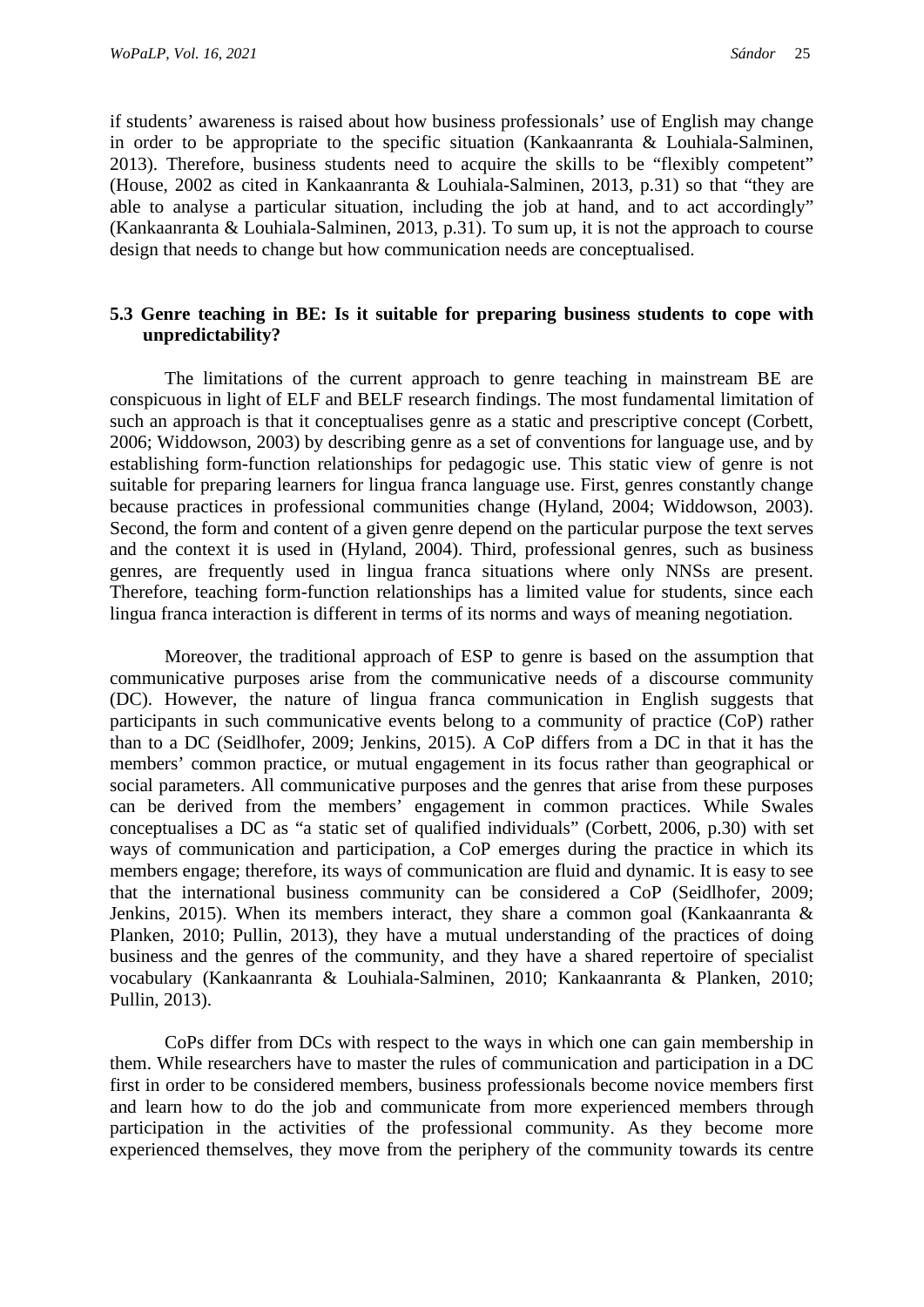(Lave & Wenger, 1991). To sum up, they learn the specifics of their profession, including its special lexis and genres, on the job.

What follows from the above discussion is that instead of ESP's traditional view of genre, ESP needs to adopt a different one that better reflects the sociocultural realities of how English is used today (Bhatia, 2014). Bhatia (2014) proposes a multi-perspective model to genre analysis in which discourse should be treated as text, as genre, as professional practice and as social practice and offers the following definition:

genre is a rhetorical strategy used within a professional culture to organize knowledge in the form of professional action to achieve the objectives of professional communities. […] Genres, in other words, are constructions of professional community discourse whose meaning is created by and for the consumption of the members of the professional community. This implies that any comprehensive and useful understanding of discourses of this kind must necessarily be informed by the perceptions, experiences and practices of the professional community (Bhatia, 2014, p.207).

He points out that being outsiders, what is available to the genre analyst, the teacher or the student are only the features of the discourse that can be inferred from the text itself, that is, its lexico-grammatical, discoursal and rhetorical features. Without insider knowledge about the professional and social practices of professional communities, it is not possible to understand how professionals use genres and how communicative purposes are fulfilled.

As a result of genres being embedded in professional and social spaces, genre instruction in ESP faces several theoretical and practical challenges. The most fundamental dilemma is whether or not explicit genre instruction is an aim to be pursued in ESP. Since both the ability to use professional genres and disciplinary knowledge are essential constituents of professional expertise, Bhatia (2014) claims that genres have to be taught, although he admits that it is possible only to a limited degree. First, the classroom does not reflect the realities of the world outside. Compared to the dynamism, unpredictability and complexity of the outside world, the classroom is a predictable, stable and simple environment. Second, in academia disciplinary knowledge is treated independently from discursive knowledge. In order to bring the two worlds closer, Bhatia (2014) suggests that language and disciplinary instruction should be integrated, and that language and subject teachers should work in close collaboration with members of professional communities to gain insight into the workings and communicative practices of such communities.

#### **5.4 BE methodology: Is it suitable to develop the skills business students need in BELF situations?**

There is consensus in the literature that ESP does not have a specific methodology (Hutchinson & Waters, 1987) and that it draws on the same principles as English Language Teaching (ELT) (Littlewood, 2014). At the start of ESP instruction in the 1960s, the communicative approach became the mainstream methodology in ELT, due to the dissatisfaction with earlier methods and because it emphasised that language use depends on with whom, where, when and for what purpose language is used. When ESP courses promised to teach learners what they needed specifically to communicate in specific, well-defined situations, Communicative Language Teaching (CLT) and ESP found common ground and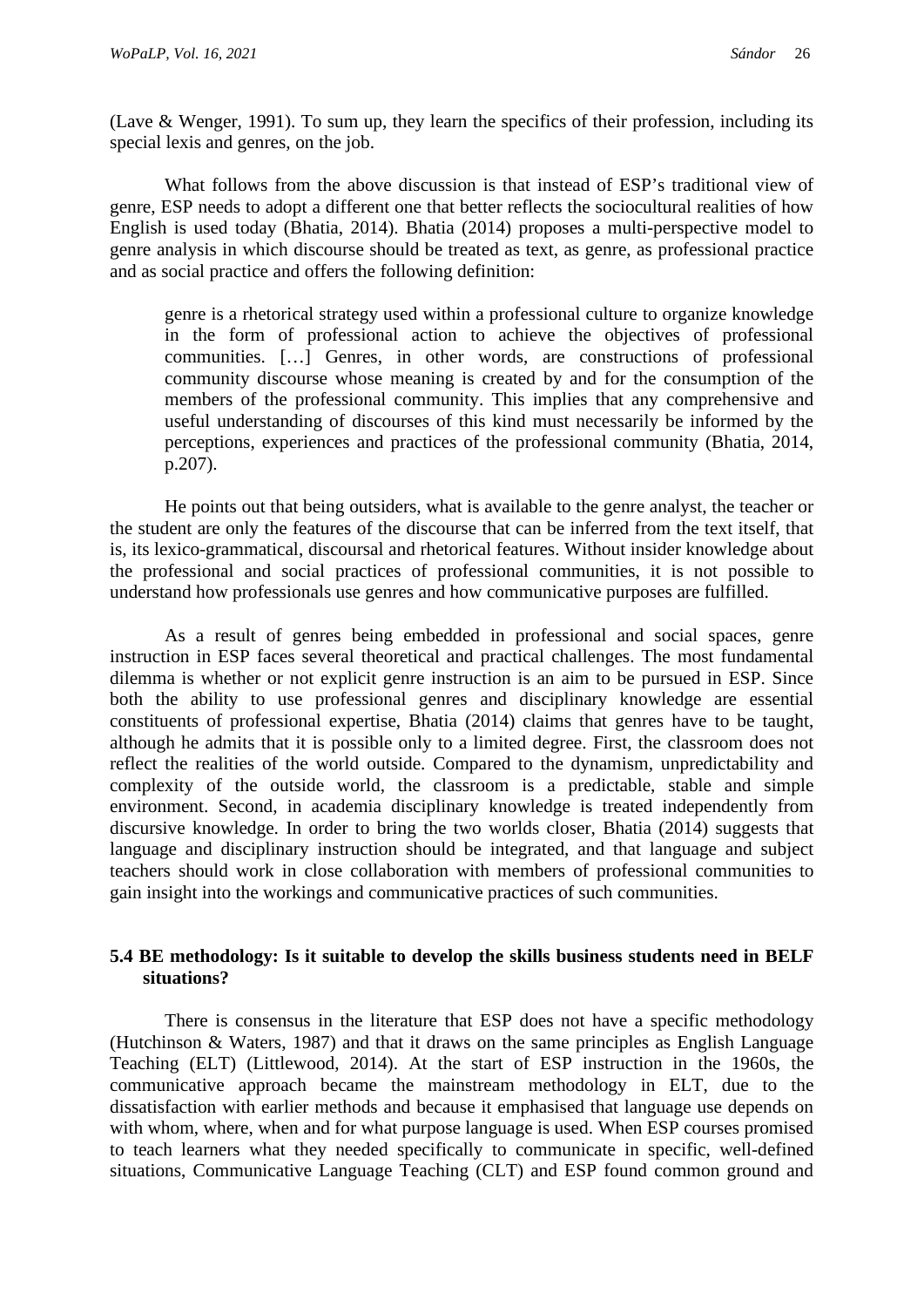influenced each other significantly (Littlewood, 2014). Since in HE institutions the use of field specific methodology is possible only to a limited extent, but at the same time it is a requirement to increase business students' employability by equipping them with a broad skillset, CLT has become the most frequently used method in BE courses (Littlewood, 2014).

Although CLT emphasizes the social aspect of language use, its major drawback is that it sets the goal of reaching NS communicative competence. Its conceptualisation of communicative competence is based on Hymes' (1972) concept which was developed for ethnographic research in order to *describe* communication. Hymes (1972) identified four components of communicative competence – what is possible in terms of the linguistic code, what is feasible for the individual and appropriate in a given communicative event and what is actually done by speakers. He emphasized that these components are "context-sensitive" (Leung, 2005, p.122). However, instead of ethnographic descriptions, what language pedagogy needed was specifications of language use that could form the curriculum of language courses. Therefore, the Hymesian theory was expanded and modified by Canale and Swain (Leung, 2005). They identified four components of competence: grammatical, sociolinguistic, discourse and strategic competence. At the same time the ethnographic descriptions of how certain communities of NSs use English were turned into *prescriptive* guidelines in language pedagogy. These guidelines give the impression of stability, that language use does not change, and also of uniformity, that all NSs speak in the same way. As a result, the language curriculum is based on how the idealized native speaker may use the language in communicative events (Leung, 2005) and the components of communicative competence are developed and measured against NS norms.

Recently, there has been criticism in the literature about the effectiveness of CLT methodology, as ELT professionals expressed doubts about its means to develop communicative competence (Didenko & Pichugova, 2016; Kumaravadivelu, 2006). Several possible reasons have been put forward. One of them is measuring communicative competence against NS competence (Dewey, 2014; Illés, 2011; Jenkins, 2012; Kramsch, 1997; Leung, 2005; Seidlhofer, 2001, 2012). Aiming for NS competence hinders language learning in that it is not possible to describe what it means exactly (Widdowson, 2012); therefore, both GE and BE coursebooks present how an idealised NS *might* use the language in a given situation (Leung, 2005). Moreover, due to the unrealistic goal of reaching NS competence, language learners shy away from using the language both in and out of the classroom because they constantly struggle with the feeling of incompetence (Magnuczné Godó, 2014). In fact, research has shown just the opposite: ELF users communicate successfully, which means that they develop their own competence to negotiate meaning (Widdowson, 2012). Therefore, the insistence of CLT on NS norms is not only misplaced but it does not reflect the ways in which NSs communicate in lingua franca situations (Kankaanranta & Planken, 2010; Ranta, 2010; Seidlhofer, 2012).

Secondly, CLT fails to utilize learners' native languages despite the fact that the native language is an important resource both in foreign language learning and in lingua franca communication. The insistence on monolingual language teaching disregards the fact that language learning is not a monolingual but a bilingual process (Widdowson, 2003). Most learners acquire a foreign language in school when they are already competent users of their mother tongue. As a result of the learning process, learners become bilingual, which means that the native and the target language do not only coexist in the learners' mind but influence each other and "fuse into a single signifying system" (Widdowson, 2003, p.150). When CLT bans students' mother tongue from the classroom, it relinquishes an important and necessary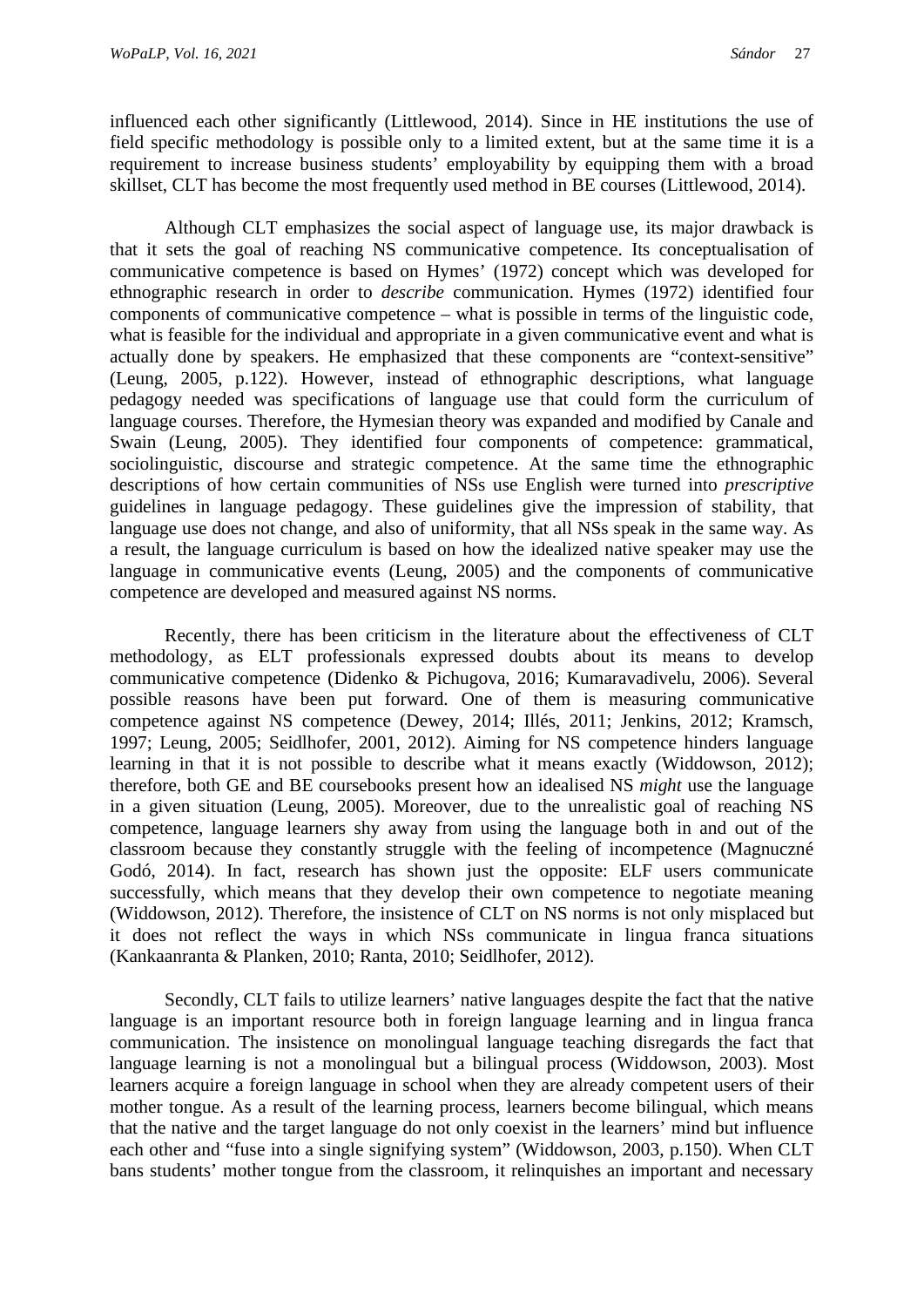tool for language learning, that is, making learners notice the similarities and differences between the foreign language and the native tongue (Budai, 2013; Widdowson, 2003). Thus, it ignores not only how languages are learnt but also the general principles of learning, which hold that people learn by relating new information to existing knowledge (Widdowson, 2003). Moreover, switching between languages, as ELF research has shown, is an inherent feature of lingua franca communication. Therefore, using methodologies that exploit the benefits of mediating between languages would better serve students' needs in terms of developing skills for successful communication in lingua franca situations.

Third, CLT emphasizes the use of authentic materials in order to model NS language use (Seidlhofer, 1999). In CLT authenticity means that a text is written for purposes other than teaching the target language (Thornbury, 2006). That is why some business English coursebooks feature articles adapted from prestigious British or American newspapers. However, what is authentic for a NS audience is not authentic for foreign language learners. A text is authentic when its social intent is recognizable for the reader, that is, when textual clues are recognizable and meaningful for readers, or in other words, they "key into" the readers reality (Widdowson, 2004, p.8). Therefore, texts taken from British or American business newspapers or journals cannot be considered authentic for BE students because the texts are likely to make references to knowledge shared with NSs and thus fail to engage students' knowledge of the world and activate their interpretative processes (Widdowson, 2004; Illés, 2011, 2020). As students cannot engage in meaning making, for them the texts will remain "inert" (Widdowson, 2004, p.8) because "reality does not travel with the text" (Widdowson, 1998, p.711).

From what has been mentioned it seems that two types of authenticity are implied in BE. One which characterises the ELT profession in general as discussed above, the other is related to how ESP differentiates itself from GE: It is concerned with teaching the register and the genres which are used by the members of a professional community. This results in BE students emulating the ways in which an idealised English NS business professional goes about his business and communicates in imaginary professional communicative situations outside the classroom. BE courses which focus on emulating professional discourse do not offer students the opportunity to appropriate the language for their own purposes. Therefore, it does not help them develop the skills that are needed in BELF communicative situations. Moreover, authentic texts such as, for example, the executive summary of annual financial statements of actual companies may be suitable for learning the surface features of the genre of the executive summary, but learning those do not shed a light on how communicative purpose is realised linguistically in that particular text. Therefore, what is possible in BE courses in HE is to draw students' attention to what features *might* characterise a particular professional genre. However, it is not possible to provide any information on how the text fulfils its communicative function in the given professional and social space (Bhatia, 2014).

Fourth, mainstream CLT aims to develop skills that learners will use outside the classroom. The traditional goal of CLT is to prepare learners *for* communication with NSs of English; therefore, language learning in the classroom is seen as preparation for real language use outside the classroom (Illés, 2020; Widdowson, 2003). However, language learning and language use cannot be separated (Grundy, 2007; Larsen-Freeman, 2007) as they are "simultaneous processes" (Seidlhofer, 2012, p.81). Learners will learn a language only through using it in real communication. Therefore, what teachers need to do is to create conditions in the classroom where learning as communication can take place (Illés, 2020) by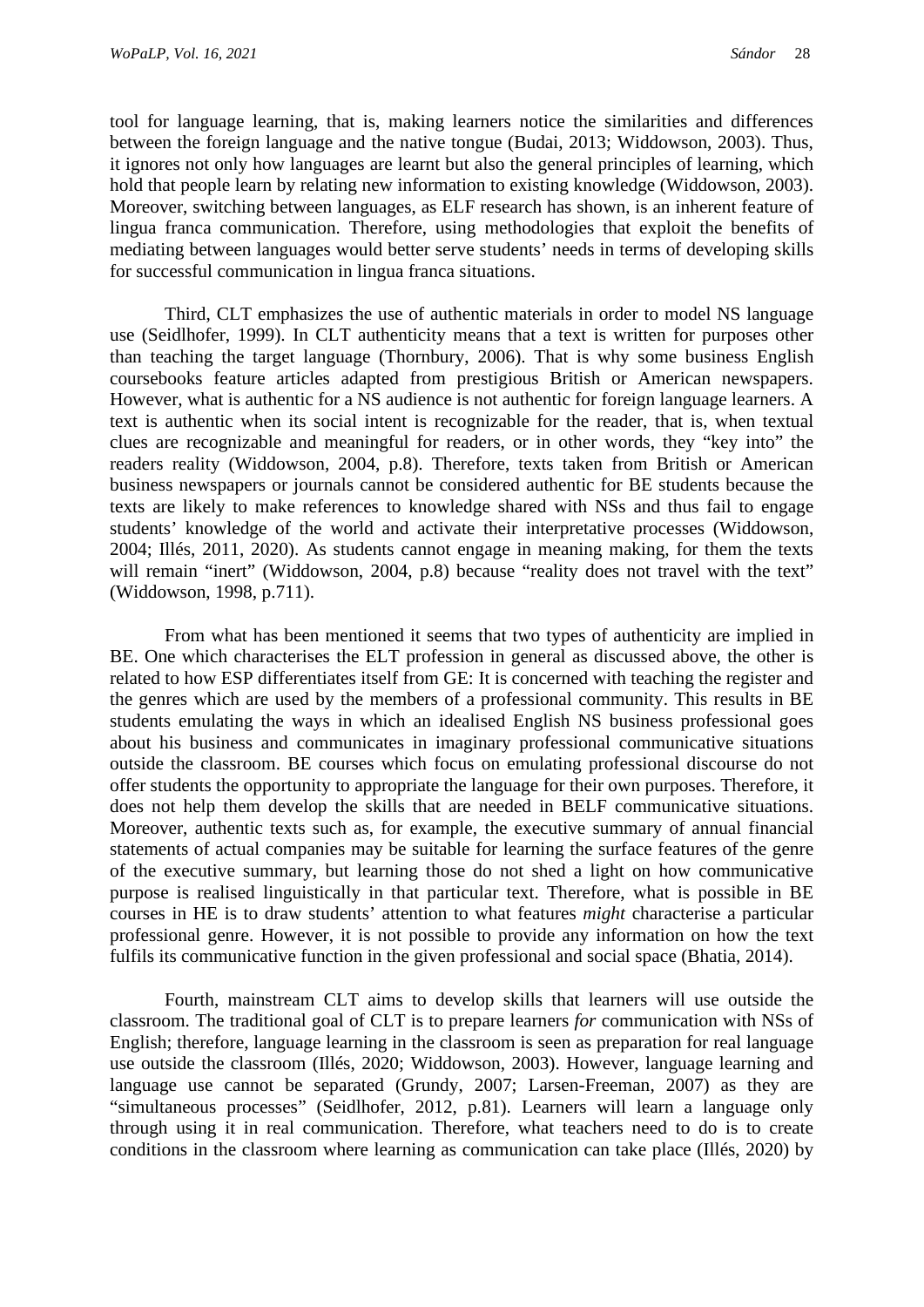designing tasks that engage students' realities and make it possible for them to communicate on their own terms.

#### **6 Methodological considerations**

What transpires from the discussion above is that instead of trying to describe the target situation or train students to emulate NS business professionals, BE courses should develop skills that speakers of English need in order to deal with the uncertainties of lingua franca communication. In other words, BE courses should develop students' capability to use English in a way that is appropriate to the particular situation (Widdowson, 2003). Capability is understood as "a general lingual capability" (Seidlhofer & Widdowson, 2017. p.33) which enables speakers to draw on all the linguistic resources available to them in order to make meaning in all kinds of situations (Widdowson, 2003; Seidlhofer & Widdowson, 2017). Capability, therefore, means the ability to use English both creatively and in conformity with the rules of standard English depending on what is needed to communicate successfully (Widdowson, 2003). On the other hand, developing capability is key in preparing students for learning outside the classroom (Widdowson, 2012). As they learn how to negotiate meaning in English, they learn how to realize "different communicative purposes in different contexts of use" (Widdowson 2012, p.24). This is a skill which transfers to all the situations students will encounter and which is especially important for pre-service learners of BE as it is unpredictable how, where, and with whom they will use English at work.

In order to develop general capability, the most important task for BE teachers is to create conditions for real communication in the classroom. Instead of tasks that simulate outof-class situations which require students to pretend to be someone else, for example, to act as a marketing manager in a role play, teachers need to design tasks which engage students on their own terms (Illés, 2020; Widdowson, 2003). Tasks which allow different interpretations are especially suitable because these require students to notice differences in interpretations and force them to establish a common ground. During the process students do not only activate their interpretative processes, but also accommodate to each other and negotiate meaning. This way, they learn the language as they use it to communicate (Widdowson, 1978; Grundy, 2007; Larsen-Freeman, 2007) and at the same time they develop skills needed in lingua franca communication.

Therefore, a pedagogy that facilitates the development of the capability and skills needed for successful lingua franca communication sets the goal of enabling students to make "themselves comprehensible in as many different situations and with as many different types of NNSs as possible" (Sifakis, 2006, p.157). For that, teachers have to design tasks that make students focus on the listener and tailor their use of language to achieve mutual understanding. As mutual understanding in lingua franca situations does not depend on adherence to NS norms, teachers need to change their mindset from requiring students to conform to NS norms (Seidlhofer, 2009; Sifakis, 2014) to one that allows and rewards creativity when it is used in the process of online meaning negotiation (Canagarajah, 2014; Kohn, 2019). What is key in this process is that students need to be sensitised to notice linguistic and cultural differences, and they need strategies to be able to "avoid or handle misunderstandings" (Kohn, 2019). Teachers may show interactions between NNSs of English and raise students' awareness of the strategies speakers use to achieve mutual understanding (Illés, 2020; Murray, 2012). There are corpora (e.g., the VOICE corpus) with recordings of real-life interactions between NNSs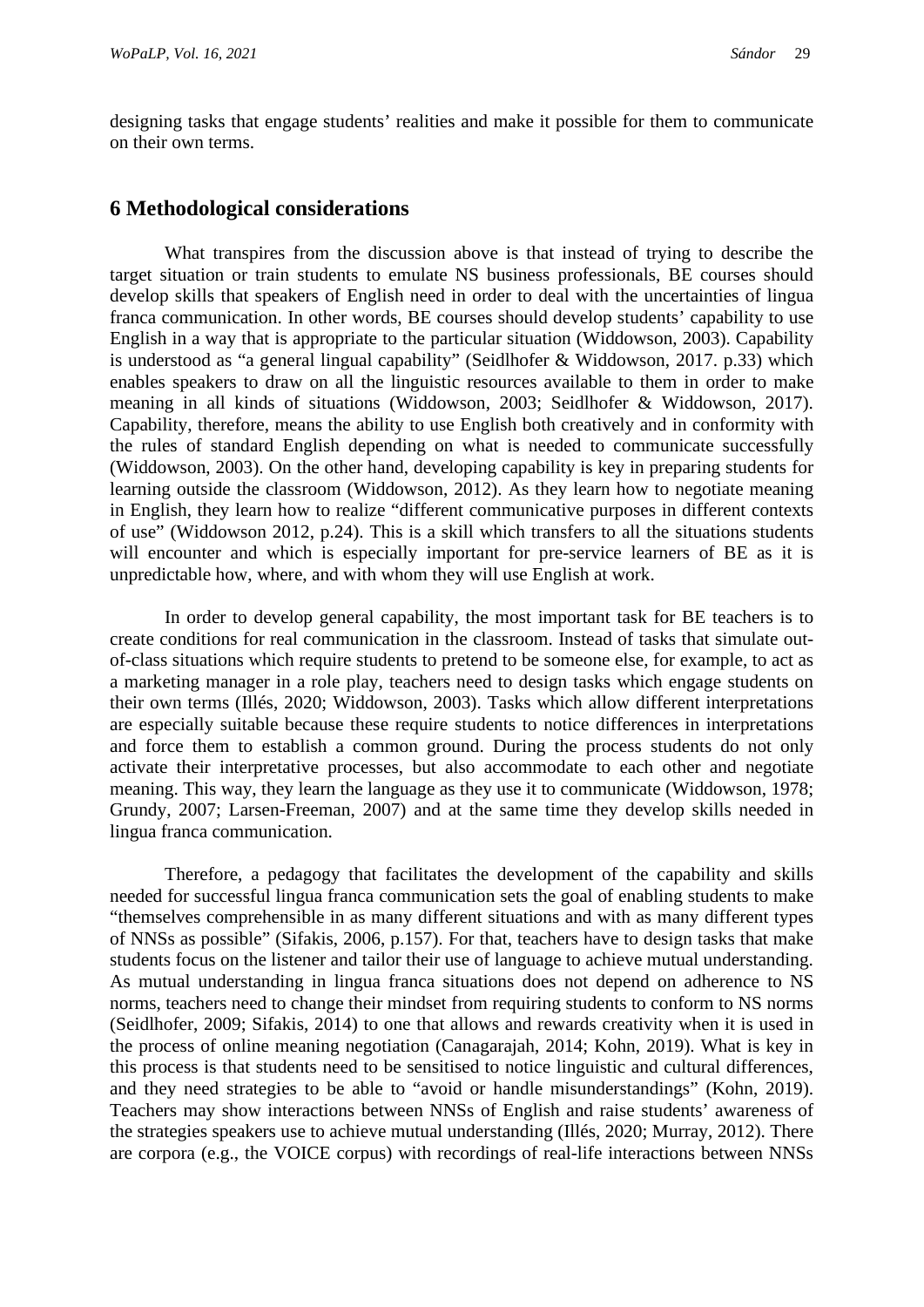that teachers can use for this purpose, but films and interviews with famous NNSs are also suitable (Illés, 2020).

Besides developing a general capability of coping with unpredictable situations, BE courses designed for students in HE should also cater for the students' special needs in terms of preparing them for working in the international business community. Therefore, BE courses should use methods which focus on the development of capability while discussing specific content. This means that teachers should design tasks that give students the opportunity to use English in dealing with topics and problems which are characteristic to their specialist field. The methods which have been recommended in the literature as ones suitable for furthering the aim of preparing learners for lingua franca language use are translation (Illés, 2013; Magnuczné Godó, 2014; Widdowson, 2003), problem-based learning (PBL), task-based learning (TBL) and Content and Language Integrated Learning (CLIL) (Illés, 2011; Illés & Akcan, 2016; Medgyes, 2014). However, these methods can be used in BE courses as well, if the content is related to the students' professional field.

Translation seems to be a suitable method for developing skills for BELF/ELF communication for three reasons. First, as we have seen, language learning is a bilingual activity, which means that language users become aware of the similarities and differences of how an idea is expressed in their mother tongue and in a foreign language. By doing so, they are able to view the mother tongue from outside, but more importantly, they will develop the skill to see their native language as *one* of the possible systems in which meaning can be made and thus they will be more open to the idea of diverse ways of seeing the world. Second, when translating a source text, the translator has to produce a text which fulfils the same function in both the target and the source culture, that is they have to "re-create as far as possible an equivalent speech event" (House, 2006, p.348). However, this is not possible without focusing on the reader and carefully considering what the target audience may or may not know. During translation, students need to constantly query themselves about the extent to which their knowledge of the world corresponds to the ways the audience knows it. Given the fact that translation is done for audiences which do not speak the language of the original text and very likely come from different cultural backgrounds, translators need to negotiate the cultural differences that exist between the speaker and the audience (Magnuczné Godó, 2014). This requires good accommodation and meaning negotiation skills (Illés, 2011), just like faceto-face communication with people in international business or in any professional field where English is the most commonly used language of communication. The last but equally important reason is that translation is found to be among the most often used skills in multinational companies in Hungary and central Europe (Sazdovska et al., 2014).

Content and Language Integrated Learning (CLIL) is also a suitable method for creating the environment for real communication to take place. It offers students the opportunity for using the language through learning about something else. Since it is not possible to acquire knowledge without connecting new information to existing information, the CLIL method activates and engages students' reality (Illés & Akcan, 2016) and in this way it creates the conditions for students to engage with the material and each other on their own terms. In courses using CLIL where the foreign language is used as a vehicle for acquiring subject knowledge, accommodation and meaning making become a daily routine because teaching and learning are not possible without them.

Besides CLIL, TBL and PBL also carry many benefits in educating future business professionals. When students cooperate in completing a task or solving a problem in the BE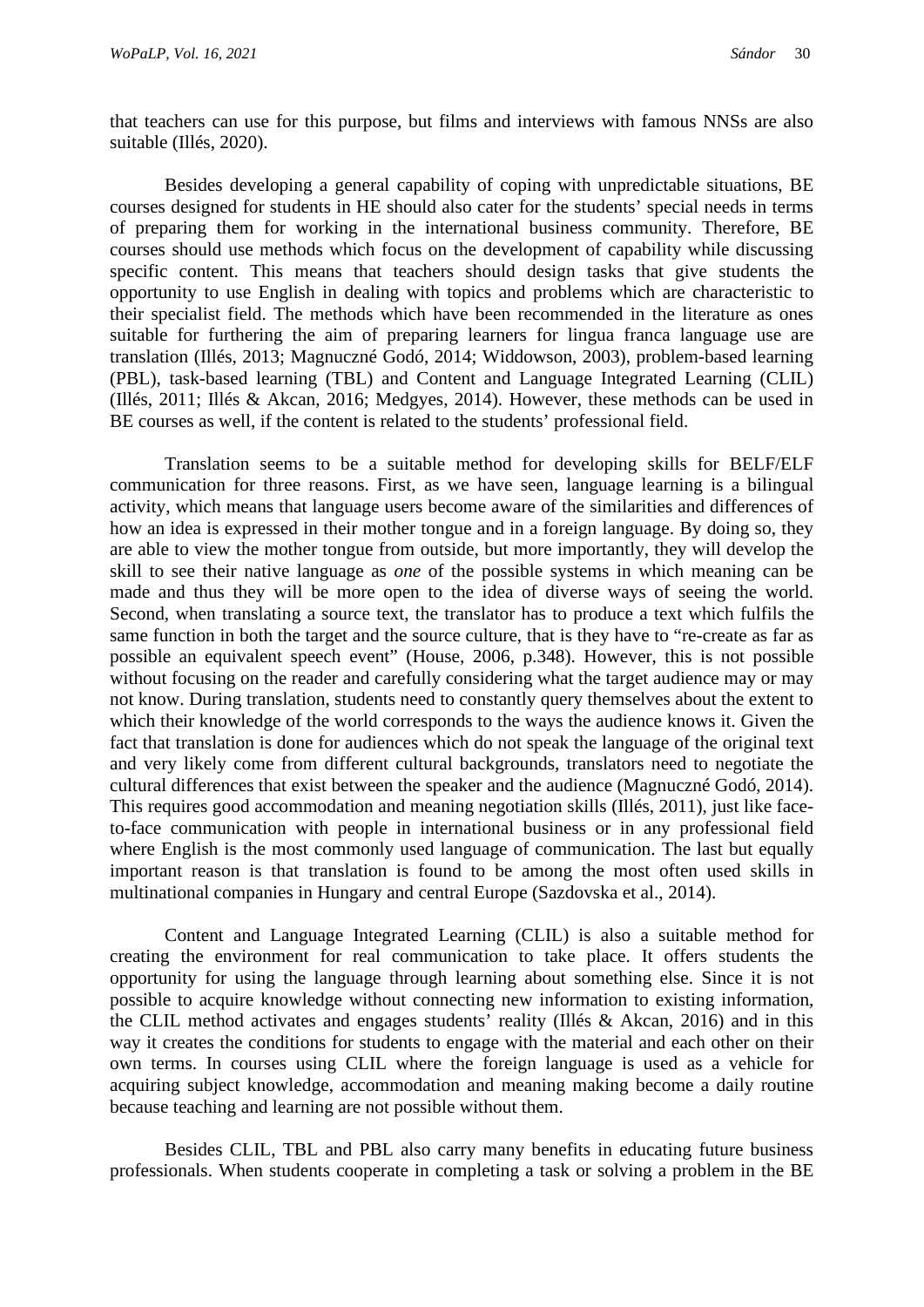classroom, they must accommodate and engage in making meaning, otherwise they will not be able to succeed. Both methods create a genuine communicative situation where students have to interact with one another, just like in a workplace environment. Temporarily, they form a CoP which is held together by pursuing a common goal and the activity they have to do together. In the meantime, they learn from each other, and as a result their knowledge of the world changes. While they are working on a task or problem, they search for examples and analogies, draw conclusions, relate phenomena to their own experiences, make comparisons, summarize information and distinguish between important and less important aspects. As they do all of those in English, they do not only complete the task, but through engaging in real communication, they learn to use English as well (Wilkinson, 2008).

# **7 Conclusion**

In order to contribute to increasing the employability of business students, BE courses in HE need to develop the skills that help students to succeed in the world of international business. As it is unpredictable what knowledge or skills they will need, BE courses designed for pre-service students should focus on improving students' linguistic flexibility, adaptability and learning skills so that they can move fast from the periphery of CoPs towards the centre as they learn how the specific professional community they become members of thinks and behaves. Therefore, business students benefit the most from learning strategies which enable them to cope with unknown situations and to learn new things. What language pedagogy can do to further this aim is to abandon some of its long-held assumptions about language use and language learning. The most important of them is its idealisation of the NS and its insistence on striving to approximate NS linguistic competence. BE teachers need to change perspective from conforming to NS norms to valuing creativity in meaning negotiation. It is also essential to adopt a dynamic view of genres and to draw students' attention to the fact genres and language use as such constantly change; therefore, the most important skills they need is to be able to notice cultural and linguistic differences, to accommodate to them and to negotiate meaning and the norms of the interaction during the course of communication. Second, BE teachers need to reconsider the use of methods other than CLT and create real communicative situations in the classroom that are similar to ELF situations in that they engage the students' reality and, therefore, they require students to adapt and accommodate to each other during task completion.

*Proofread for the use of English by Dr. Nicholas Chandler, Department of Management, Budapest Business School.*

#### **References**

- Basturkmen, H. (2006). *Ideas and options in English for Specific Purposes.* Lawrence Erlbaum Associates.
- Basturkmen, H. (2010). *Developing courses in English for Specific Purposes*. Palgrave Macmillan.
- Bathia, V. K. (1993). *Analysing genre: Language use in professional settings*. Pearson.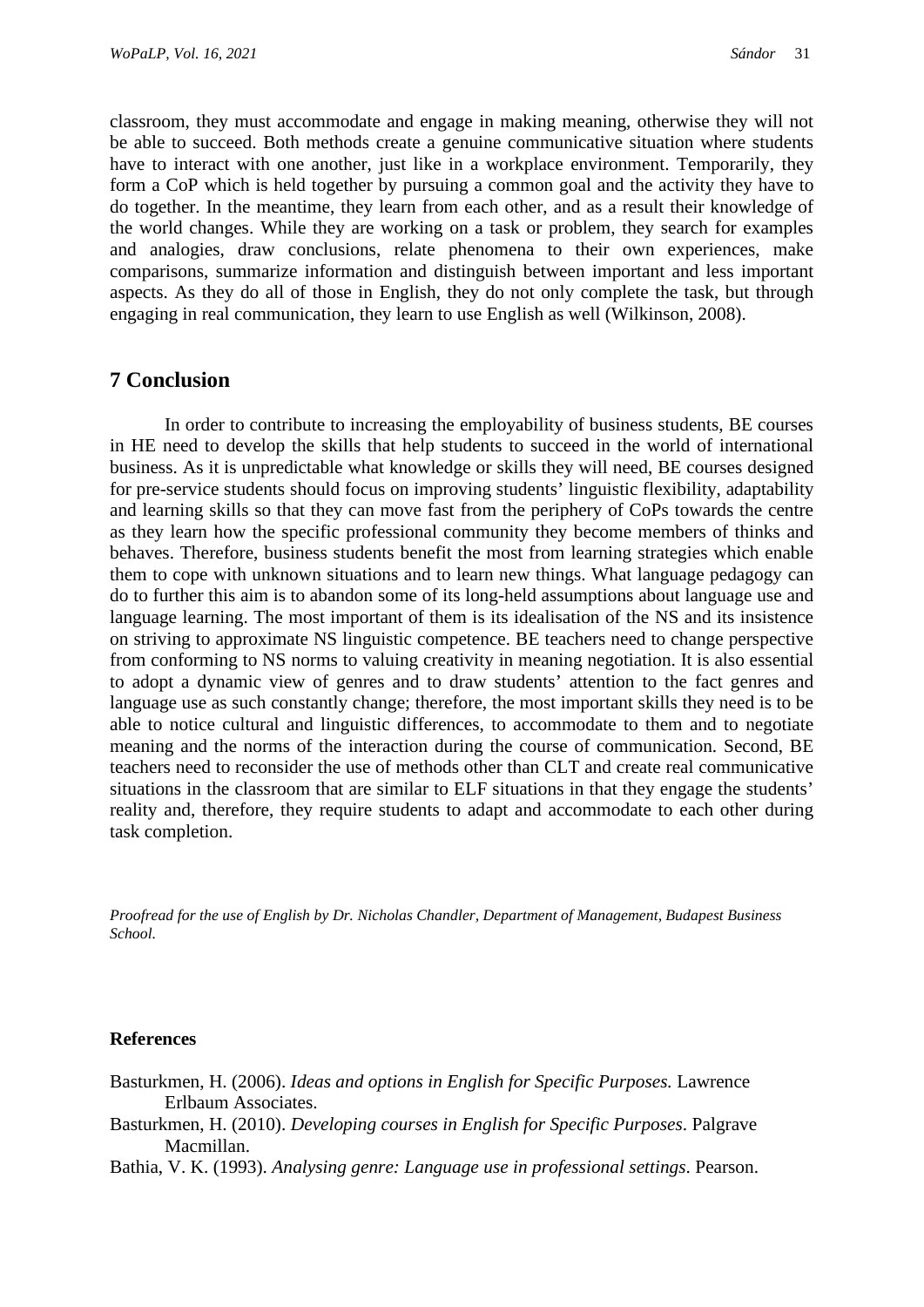Bhatia, V. K. (2014). *Worlds of written discourse. A genre-based view*. Bloomsbury.

- Belcher, D. D. (2006). English for Specific Purposes: Teaching to perceived needs and imagined futures in worlds of work, study, and everyday life. *TESOL Quarterly, 40*(1), 133–155. <https://doi.org/10.2307/40264514>
- Budai, L. (2013). Merjünk támaszkodni az anyanyelvünkre! [Let's rely on our mother-tongue] *Modern nyelvoktatás, 19*(4), 47–54.
- Canagarajah, S. (2014). In search of a new paradigm for teaching English as an international language. *TESOL Journal, 5*(4), 767–785. <https://doi.org/10.1002/tesj.166>
- Charles, M. (2007). Language matters in global communication. *Journal of Business Communication, 44*(3), 206–282. <https://doi.org/10.1177%2F0021943607302477>
- Cogo, A. (2008). English as a lingua franca: Form follows from function. *English Today, 24*(3), 58–61. <https://doi.org/10.1017/S0266078408000308>
- Cogo, A. (2009). Accommodating difference in ELF conversations: A study of pragmatic strategies. In A. Mauranen, & E. Ranta (Eds.), *English as a Lingua Franca: Studies and findings* (pp.254–273). Cambridge Scholars Publishing.
- Cogo, A. (2012). English as a lingua franca: Concepts, use, and implications. *ELT Journal, 66*(1), 97–105. <https://doi.org/10.1093/elt/ccr069>
- Corbett, J. (2006). Genre and genre analysis. In E. K. Brown & A. Anderson (Eds.), *Encyclopedia of language and linguistics* (pp.26–32). Elsevier.
- Dewey, M. (2014). Pedagogic criticality and English as a lingua franca. *Atlantis: Journal of the Spanish association of Anglo-American studies, 36*(2), 11–30.
- Didenko, A. V., & Pichugova, I. L. (2016). Post CLT or post-method: Major criticism of the communicative approach and the definition of the current pedagogy. *SHS Web of Conferences, 28*. Retrieved May 5, 2021 from: <https://doi.org/10.1051/shsconf/20162801028>
- Dudley-Evans, T., & St John, M. J. (1998). *Developments in English for Specific Purposes. A multi-disciplinary approach*. Cambridge University Press.
- Ehrenreich, S. (2010). English as a business lingua franca in a German multinational corporation. Meeting the challenge. *Journal of Business Communication, 47*(4), 408– 431. <https://doi.org/10.1177%2F0021943610377303>
- Ellis, M., & Johnson, C. (1994). *Teaching Business English.* Oxford University Press.
- Firth, A. (1996). The discursive accomplishment of normality: On 'lingua franca' English and conversation analysis. *Journal of Pragmatics, 26*(2), 237–259. [https://doi.org/10.1016/0378-2166\(96\)00014-8](https://doi.org/10.1016/0378-2166(96)00014-8)
- Frendo, E. (2005). *How to teach Business English*. Pearson Education Limited.
- Grundy, P.(2007). Language evolution, pragmatic inference, and the use of English as a lingua franca. In I. Kecskés, & L. R. Horn (Eds.), *Explorations in pragmatics: Linguistic, cognitive and intercultural aspects* (pp.219–256). Walter de Gruyter.
- House, J. (2006). Text and context in translation. *Journal of Pragmatics, 38*(3), 338–358. <https://doi.org/10.1016/j.pragma.2005.06.021>
- Hutchinson, T., & Waters, A. (1987). *English for Specific Purposes: A learning-centred approach*. Cambridge University Press.
- Hülmbauer, C. (2009). We don't take the right way, we just take the way that we think you will understand" – The shifting relationship between correctness and effectiveness in ELF. In A. Mauranen & E. Ranta (Eds.), *English as a Lingua Franca: Studies and findings* (pp.323–347). Cambridge Scholars.
- Hyland, K. (2004). *Genre and second language writing*. University of Michigan Press.
- Hymes, D. (1972). On communicative competence. In J. B. Pride & J. Holmes (Eds.), *Sociolinguistics* (pp.269–293). Penguin.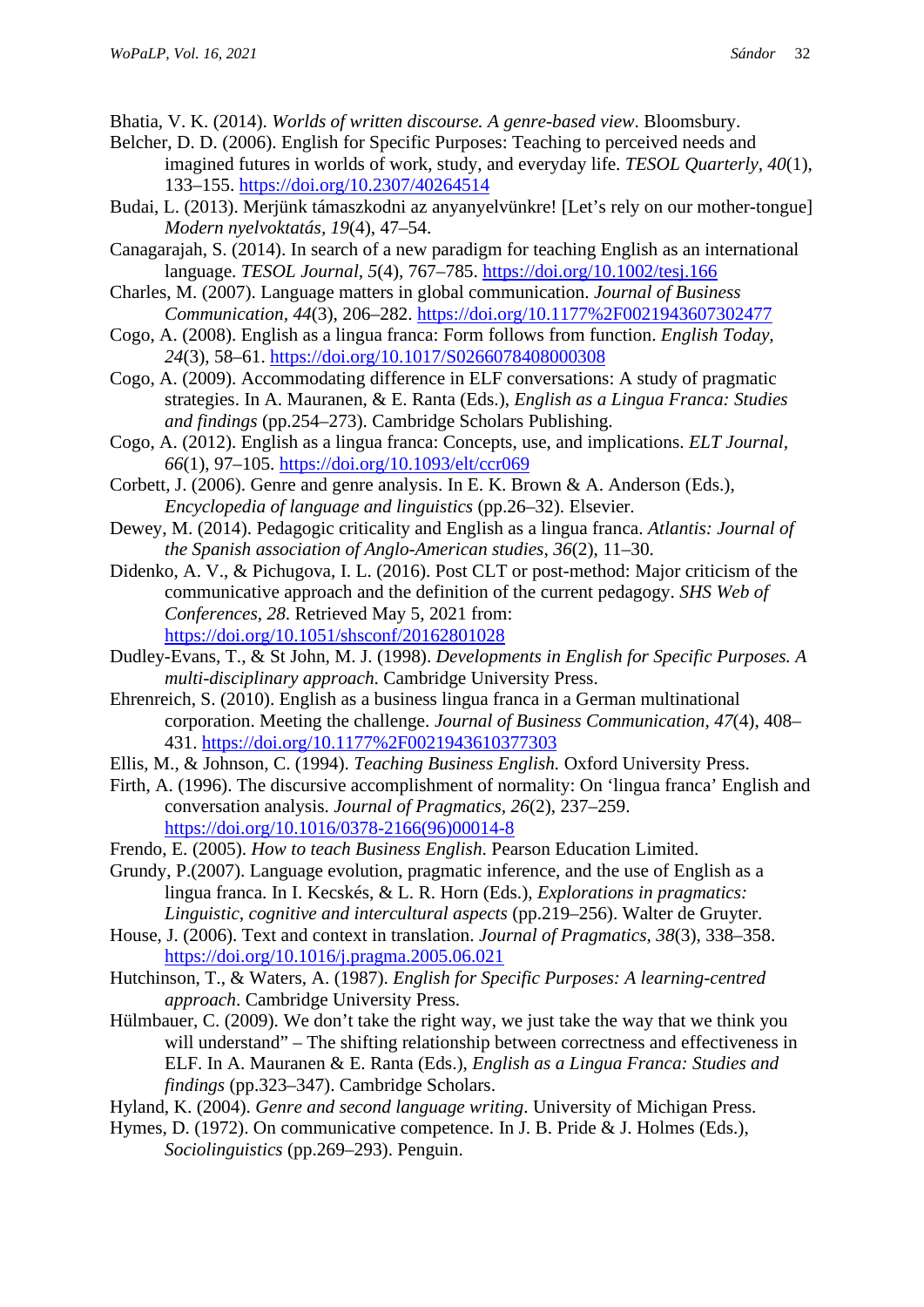- Illés, É. (2011). Communicative language teaching and English as a lingua franca. *Vienna English Working Papers, 20*(1), 3–16.
- Illés, É. (2013). Az angol mint lingua franca új nyelvpedagógiai kihívás [English as a lingua franca – a new challenge in language pedagogy] *Modern nyelvoktatás, 19*(1–2), 5–16.
- Illés, É. (2020). *Understanding context in language use and teaching. An ELF perspective*. Routledge.
- Illés, É., & Akcan, (2016). Bringing real-life language use into the EFL classroom. *ELT Journal, 71*(1), 3–12. <https://doi:10.1093/elt/ccw049>
- Jenkins, J. (2009). *World Englishes* (2nd ed.). London, UK: Routledge.
- Jenkins, J. (2012). English as a Lingua Franca from the classroom to the classroom. *ELT Journal, 66*(4), 486–495. <https://doi.org/10.1093/elt/ccs040>
- Jenkins, J. (2015). Repositioning English and multilingualism in English as a Lingua Franca. *Englishes in Practice, 2*(3), 49–85. <https://doi.org/10.1515/eip-2015-0003>
- Jenkins, J., Cogo, A., & Dewey, M. (2011). Review of developments in research into English as a lingua franca. *Language Teaching, 44*(3), 281–315. <https://doi.org/10.1017/S0261444811000115>
- Kankaanranta, A., & Louhiala-Salminen, L. (2010). "English? oh, it's just work!": A study of BELF users' perceptions. *English for Specific Purposes, 29*(3), 204–209. <https://doi.org/10.1016/j.esp.2009.06.004>
- Kankaanranta, A., & Louhiala-Salminen, L. (2013). "What language does global business speak?" – The concept and development of BELF. *Ibérica, 26*, 17–34.
- Kankaanranta, A., Louhiala-Salminen, L., & Karhunen, P.(2015). English in multinational companies: Implications for teaching "English" at an international business school. *Journal of English as a Lingua Franca, 4*(1), 125–148. [https://doi.org/10.1515/jelf-](https://doi.org/10.1515/jelf-2015-0010)[2015-0010](https://doi.org/10.1515/jelf-2015-0010)
- Kankaanranta, A., & Planken, B. (2010). BELF competence as business knowledge of internationally operating business professionals. *Journal of Business Communication, 47*(4), 380–407. <https://doi.org/10.1177%2F0021943610377301>
- Kohn, K. (2015). A pedagogical space for ELF in the English classroom. In Y. Bayyurt & S. Akcan (Eds.), *Current perspectives on pedagogy for English as a lingua franca* (pp.51–67). De Gruyter Mouton.
- Kohn, K. (2019). Towards the reconciliation of ELF and EFL: Theoretical issues and pedagogical challenges. In N. Sifakis & N. Tsantila (Eds.), *English as a Lingua Franca for EFL Contexts* (pp.32–49). Multilingual Matters.
- Kramsch, C. (1997). The privilege of the nonnative speaker. *Modern Language Association, 112*(3), 359–369.
- Kumaravadivelu, B. (2006). TESOL methods: Changing tracks, challenging trends. *TESOL Quarterly, 40*(1), 59–81. <https://doi.org/10.2307/40264511>
- Larsen-Freeman, D. (2007). Reflecting on the cognitive-social debate in second language acquisition. *Applied Linguistics, 18*(2), 141–165. [https://doi.org/10.1111/j.1540-](https://doi.org/10.1111/j.1540-4781.2007.00668.x) [4781.2007.00668.x](https://doi.org/10.1111/j.1540-4781.2007.00668.x)
- Lave, J., & Wenger, E. (1991). Situated learning: Legitimate peripheral participation. Cambridge University Press.<https://doi.org/10.1017/CBO9780511815355>
- Leung, C. (2005). Convivial communication: Recontextualizing communicative competence. *International Journal of Applied Linguistics, 15*(2), 120–144. <https://doi.org/10.1111/j.1473-4192.2005.00084.x>
- Littlewood, W. (2014). Methodology for teaching ESP. In V. Bhatia & S. Bremner (Eds.), *The Routledge handbook of professional communication* (pp.287–303). Routledge.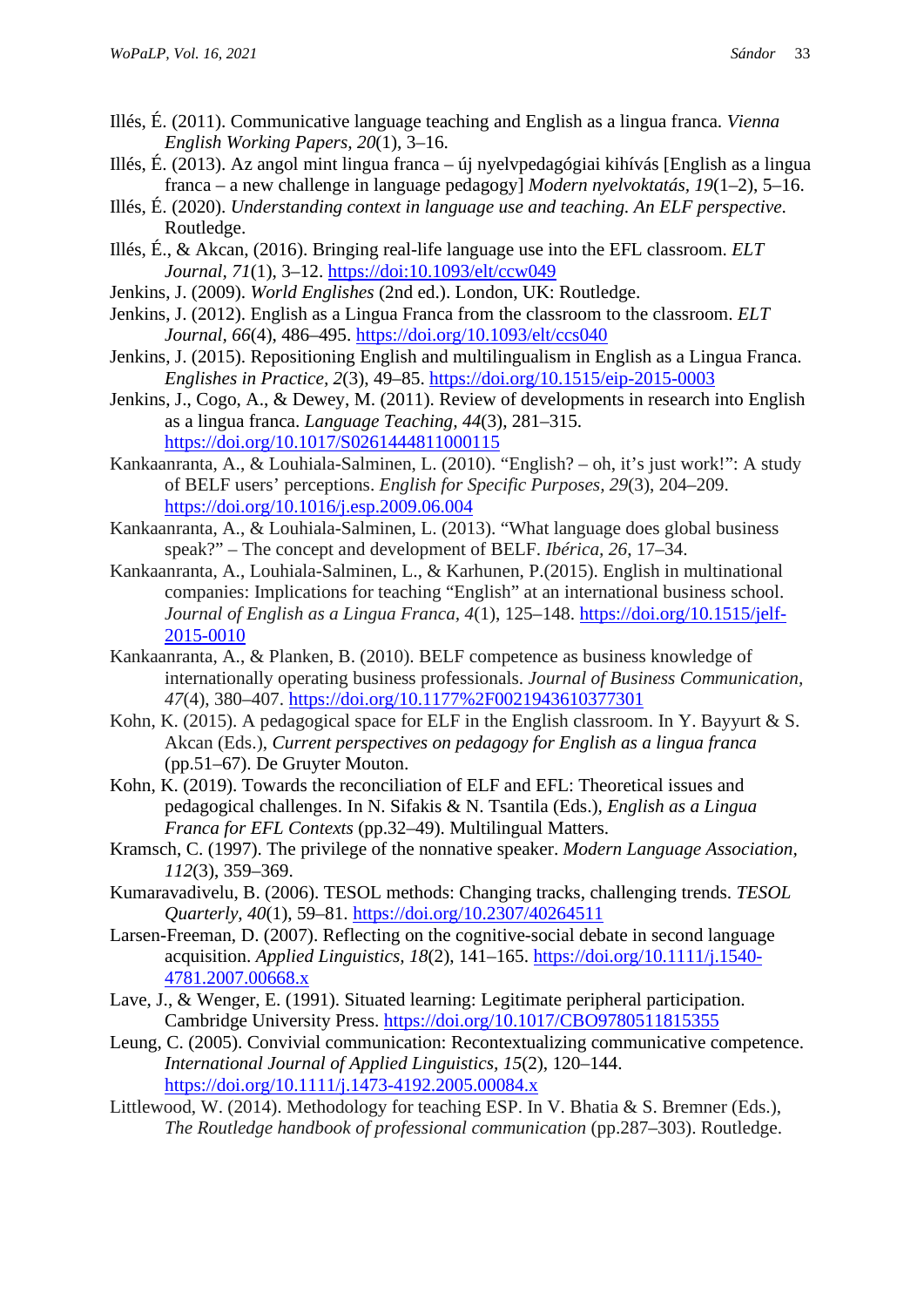- Llurda, E. (2004). Non-native speaker teachers and English as an International Language. *International Journal of Applied Linguistics, 14*(3), 314–323. <https://doi.org/10.1111/j.1473-4192.2004.00068.x>
- Loch, Á. (2017). Interkulturális kompetencia a munkaerőpiac és az oktatás szemszögéből [Intercultural competence: The ideas of employers and educators]. In Zs. Bocz, & R. Besznyák (Eds.), *Porta Lingua – 2017: Szaknyelvhasználat: a tudomány és a szakma nyelvének alkalmazása* [Porta Lingua – 2017: ESP: Using the language of science and professions] (pp*.*33–45). Szaknyelvoktatók és -Kutatók Országos Egyesülete (SZOKOE).
- Louhiala-Salminen, L., Charles, M., & Kankaanranta, A. (2005). English as a lingua franca in Nordic corporate mergers: Two case companies. *English for Specific Purposes, 24*(4), 401–421. <https://doi.org/10.1016/j.esp.2005.02.003>
- Louhiala-Salminen, L., & Charles, M. (2006). English as the lingua franca of international business communication: Whose English? What English? In J. Palmer-Silveira, M. Ruiz-Garrido, & I. Fortanet-Gomez (Eds.), *English for international and intercultural business communication* (pp.27–54). Peter Lang.
- Louhiala-Salminen, L., & Kankaanranta, A. (2012). Language as an issue in international communication: English or local language? If English, what English? *Public Relations Review, 38*, 262–269. <https://doi.org/10.1016/j.pubrev.2011.12.021>
- Magnuczné Godó, Á. (2014). Lehet-e az angol mint lingua franca pedagógiai alternatíva? Tanári vélemények itthon és külföldön [Can English as a lingua franca be a pedagogic alternative? Teachers' views in Hungary and abroad] *Modern nyelvoktatás, 20*(4), 3– 18.
- Manpower (2021). *Skills revolution reboot: The 3Rs – renew, reskill, redeploy*. Retrieved May 8, 2021 from: [https://workforce-resources.manpowergroup.com/white](https://workforce-resources.manpowergroup.com/white-papers/skills-revolution-reboot-2021-report)[papers/skills-revolution-reboot-2021-report](https://workforce-resources.manpowergroup.com/white-papers/skills-revolution-reboot-2021-report)
- Medgyes, P.(2014). The native/nonnative conundrum revisited. In J. Horváth & P.Medgyes (Eds.), *Studies in honour of Marianne Nikolov* (pp.176–185). Lingua Franca Csoport.
- Meierkord, C. (2000). Interpreting successful lingua franca interaction. An analysis of nonnative-/non-native small talk conversations in English. *Linguistik Online, 5*(1). <https://doi.org/10.13092/lo.5.1013>
- Murray, N. (2012). English as a lingua franca and the development of pragmatic competence. *ELT Journal, 66*(3), 318–326. <https://doi.org/10.1093/elt/ccs016>
- Pullin, P.(2010). Small talk, rapport, and international communicative competence. Lessons to learn from BELF. *Journal of Business Communication, 47*(4), 455–476. <https://doi.org/10.1177%2F0021943610377307>
- Pullin, P.(2013). Achieving "comity". the role of linguistic stance in business English as a lingua franca (BELF) meetings. *Journal of English as a Lingua Franca, 2*(1), 1–23. <https://doi.org/10.1515/jelf-2013-0001>
- Ranta, E. (2010). English in the real world vs. English at school: Finnish English teachers' and students' views. *International Journal of Applied Linguistics, 20*(2), 156–177. <https://doi.org/10.1111/j.1473-4192.2009.00235.x>
- Sazdovska, J., & Polyák, I., & Dudás, Gy. (2014). Language skills for international employment. In É. Illés & J. Sazdovska (Eds.), *From trends to plans* (pp.43-70). Angoltanárok Nemzetközi Egyesülete (IATEFL Hungary).
- Seidlhofer, B. (1999). Double standards: teacher education in the Expanding Circle. *World Englishes, 18*(2), 233–245. <https://doi.org/10.1111/1467-971X.00136>
- Seidlhofer, B. (2001). Closing a conceptual gap: The case for a description of English as a lingua franca. *International Journal of Applied Linguistics, 11*(2), 133–158. <https://doi.org/10.1111/1473-4192.00011>